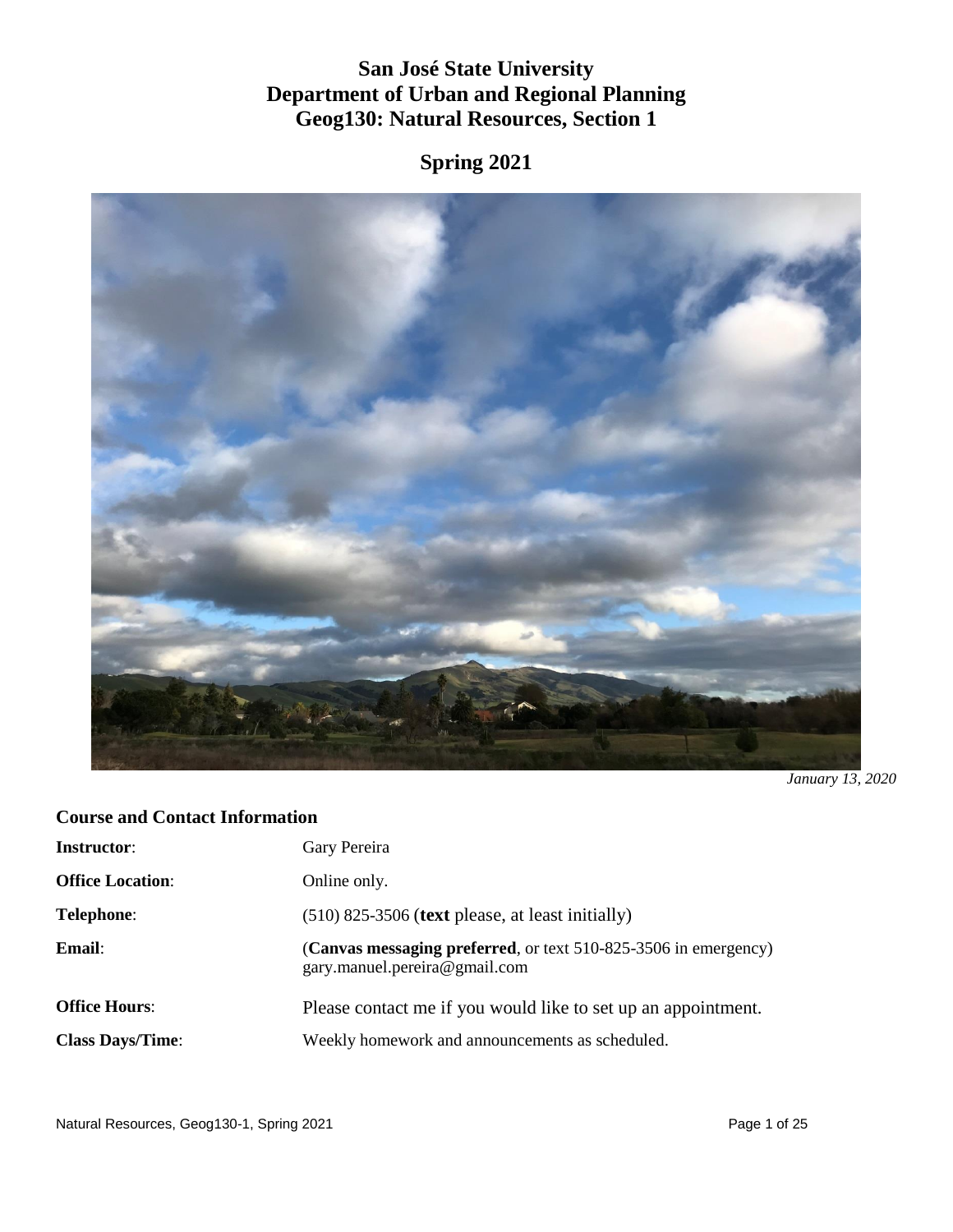# **Course Format**

#### **Course Format**

This is an online only course. Internet connectivity and computer are required. Many of the resources that we will use are from safe, reliable sources on the Internet. The course itself can be accessed through the Canvas Leaning Management System course login website, primarily through the **Announcements** and **Assignments** for this class. Additional course materials (including this syllabus) can be found and uploaded from **Files**, as prompted in the schedule.

Students are required submit one homework assignment each week, as well as a final evaluation paper. Study material and assignments are listed and described under **Assignments**, but additional requirements or suggestions may be described within recent **Announcements**. Please check the Announcements at least once a week, particularly before submitting homework. Your grades may suffer if you repeatedly fail to address the questions that may have been posted there.

All homework must be submitted, even if late. Any work that has not been submitted by the end of the semester will receive a zero grade. Repeated lateness should be explained in a Canvas message or with one pinned to the submission itself. Comments may be pinned to particular submissions by either the instructor or student. I will try to get to each submission within a week after its due date, although I may run late. Check your submission for any comments I may have left, regardless of whether you have received a grade, and address any pressing requests expressed there. If you would like to respond to a pinned comment, please do so with an independent message, since I am unlikely to return to that particular submission once it has been graded unless I've been prompted to do so by you.

The photo below represents (with a little humor) my impression of some of the online educational technologies that we are often encouraged to use. If you look closely, you might notice something odd. The metal structure looming over the bench looks it might provide some sort of shade or shelter from rain, but in fact it does neither, at any time. Nevertheless, spikes are required to keep birds from perching on it.

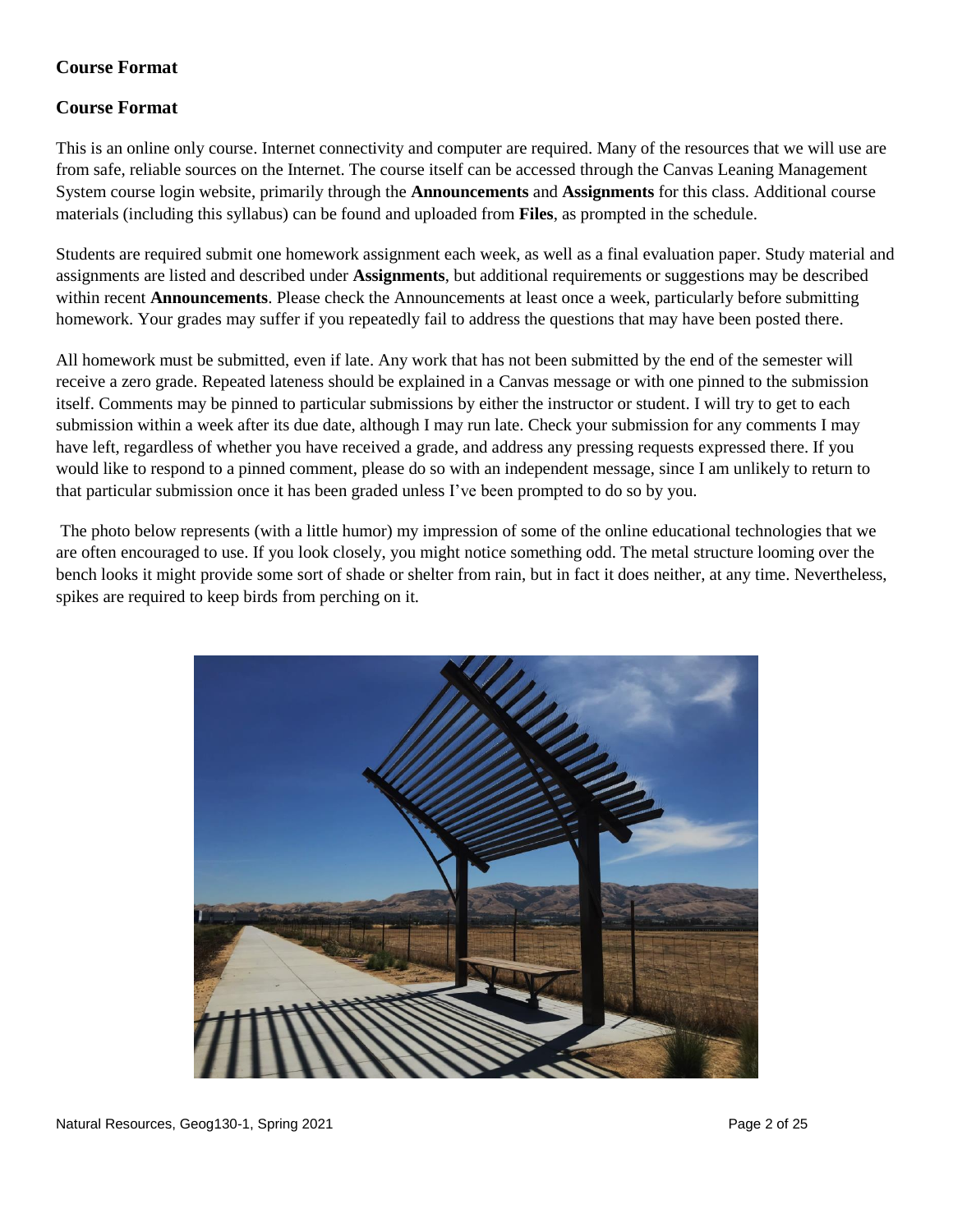You might take the bench in the photo to represent the parts of Canvas that we will use: **Files, Announcements**, and **Assignments**, communicating as necessary via messaging. The stylish structure looming over the bench might be taken to represent my impression of some of the less helpful parts of Canvas, as well as many of the published textbooks and resources that students are often required to buy. For this course, I have found that some carefully chosen Internet sources, as well as some of my own material, are sufficient.

The subject matter should be what makes a course engaging, not its structure. Let's not mistake the finger pointing at the moon, for the moon itself. The characteristics of the finger are not important. It just points the way. That's part of my role, but I can also provide feedback when appropriate and follow current events and recent discoveries wherever they might lead in real time. In order to allow for that kind of flexibility, it's often better to have less formal structure and superfluous interaction. Nor should we rely on the overpriced products of publishing houses that jazz up and help push a particular pundit's point of view. I would prefer to have us sample freely from any number of qualified sources of information, analysis, and wisdom that exist throughout out the world. Conforming to the changing protocols of educational and social media is not the goal of any of my courses. I hope to keep that stuff to a minimum.

Within the **Announcements**, I might make some general observations and offer some general advice regarding earlier homework responses, but I will never identify students by name without prior permission. I further promise to keep any information we exchange via either messages or homework (other than your pointing out one or more of my many potential typos and simple errors that I need to tell the rest of the class about) **completely private**. Nevertheless, you may share any such exchanges or documents with anyone at any time.

Within **Canvas messaging**, conversations cannot be easily ignored, misplaced, tampered with, or shared with others. There are no such assurances with email, which has as a result become a tool for manipulation, power, confusion, and disrespect, even by people in authority. That is why I would prefer not to use email in my role as educator. Canvas messaging is sufficient. Text my private number if you have an emergency. Being late with your homework is not an emergency.

Please read and view the material at the beginning of each **Assignment**, as well as any new **Announcements**, every week. These are where the material that would otherwise be covered in lectures will be located. Homework questions are posed within each **Assignment**. If I pose an additional question for your homework in a recent **Announcement** and you have not addressed it, this may be reflected in your grade. I am not obsessive about the quality of your writing, since you have a very limited amount of time each week to proofread, but I do appreciate good organization and reasoning. I am looking mostly to see that you have actually accessed and examined the material in question. If you are uncertain, make adjustments based on prior grades and comments. You might want to ask someone to independently read and edit your homework before submission. However, your words and thoughts should be your own. You may quote extensively from material in the assigned or suggested texts or videos, but please provide complete attribution, by means of notes or references (a URL alone is not enough).

**The university expects that each student put at least nine hours of work per week into each three-credit course. Your homework assignments and final paper will be evaluated and graded primarily on the degree to which this expectation has been met, based on my impressions of your work.** The more detailed, organized, and thoughtful your responses are, relative to your classmates, the better your grades will be. You are not graded on the basis of any opinions or conclusions you may express on any issue, even when I might ask you to express one. I am more interested in whether you understand and appreciate the issues themselves. Further details are discussed below under Course Requirements and Assignments, in the Course Schedule, and in my introductory videos.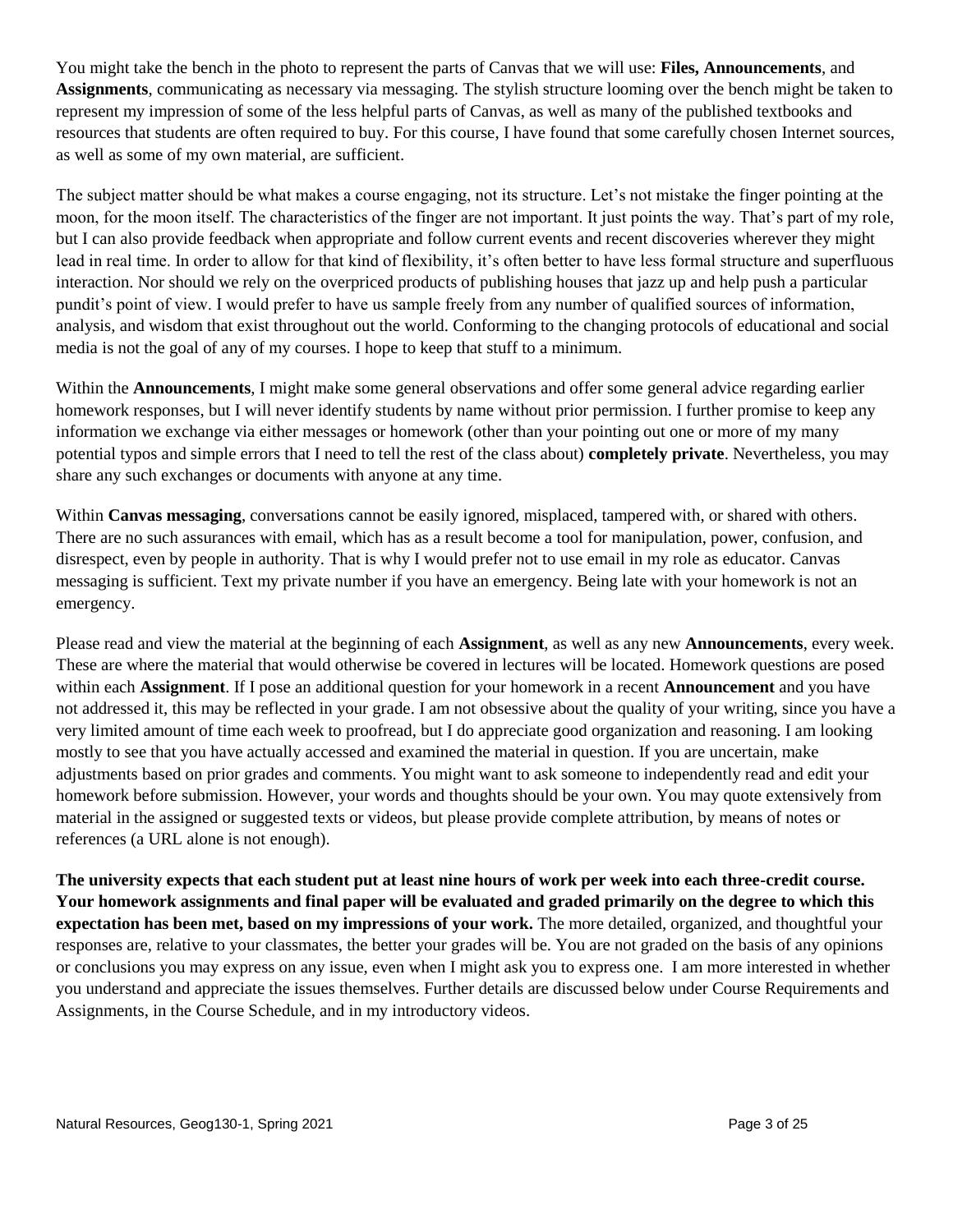# **Course Description**

The course content is organized roughly into two parts, which are divided by the Spring Break. The first part concentrates on traditional means of deriving energy and materials from the Earth. Many of these activities have generally helped to lift the ever-increasing human population from poverty, but this often occurs at significant cost to the environment and to local populations.

The second part of this course samples current ideas in resource management and the sorts of resources required to supply some alternative means of meeting our energy and material needs. These of course include ecological and fresh water resources. Clearly, each of these topics deserves a semester or more of further study. This course is meant as a general introduction. Hopefully, the topics discussed in the second section will inspire you to connect these trends to your own lives and careers. The topics, described further in the schedule below, are as follows:

#### Part 1:

Introduction Resource extraction case study: diamond mining Coal and natural gas Oil and petrochemicals Metals Cobalt and rare earths Uranium, thorium, plutonium The seabed

#### Part 2:

Corruption, insecurity, and conflict Solar, wind, and tidal energy resources Hydro and geothermal energy resources Fresh water resources Ecological resources and wildlife Adaptive management

#### **Course Learning Outcomes (CLO)**

Upon successful completion of this course, students will have become familiar with the most significant aspects of natural resource extraction and processing, and with the management of these activities. Students will have achieved a better understanding of the relationships between natural resource extraction and use, population growth, and urbanization. Students will have a better sense of the possibilities offered by cleaner energy and material resources. And finally, students will have understood the importance of ecosystem services and clean water as natural resources.

## **Required Texts/Readings**

Several readings have been uploaded to Canvas, under the **Files** tab. These should be downloaded and read as directed in the homework assignments. With most of these readings, I suggest that you read the introduction, section titles, and the last section. Then you might want to read or study in more detail anything you find particularly interesting or relevant to the homework questions. There is no need to read every paper thoroughly from beginning to end, unless you care to do so.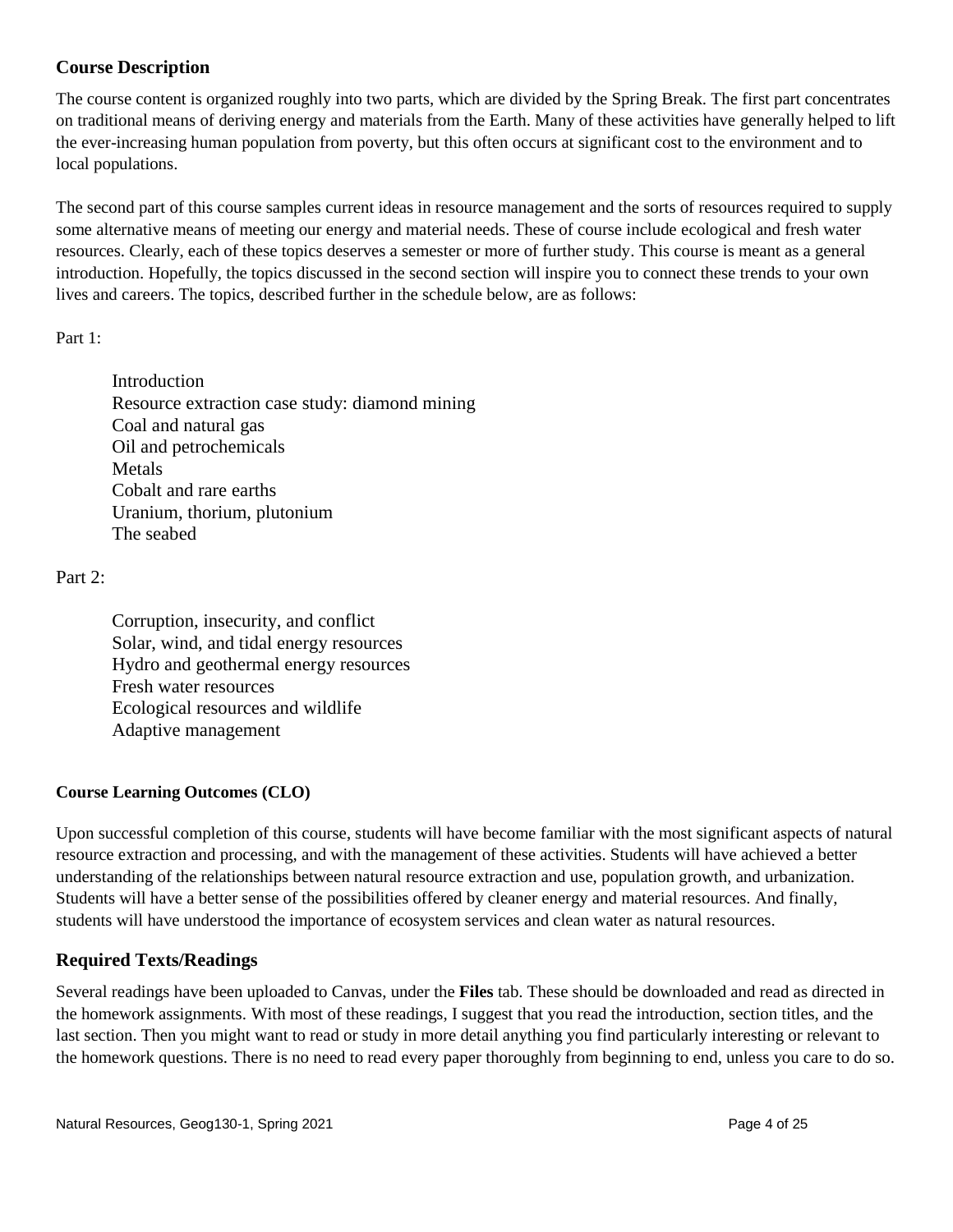## **Videos**

Videos are a big part of this course, and much of the homework will be judged on the basis of how closely you consider them in your discussions. If you are accessing each assignment directly through CANVAS **Assignments**, you can watch the videos coming from YouTube directly within CANVAS, but you also have the choice of running each video in a separate browser. Watching videos within separate browsers often provides you with additional textual information, as well to the author's channel. You might want to watch videos on a tablet as you write on a laptop. Use whatever method feels comfortable, but make sure you have a large enough screen to clearly see the details (including text) in the videos. You also obviously need sufficient bandwidth, which may change for you over the course of a typical day. Each video listed in the schedule is preceded by either Watch or Examine:

**Watch:** take the time to watch the video in its entirety, or at least most of it. You may find it helpful to 'pause' and watch key portions repeatedly, taking notes as you watch.

**Examine:** You may watch the video in its entirety if you like it, but there is no immediate need to do so. You might want to scrub through segments and watch only those portions that look particularly interesting or connect to the questions you need to address. Many of these videos have no narration, although they do convey a great deal of information. Some just provide a deeper sense of context. In any case, do NOT just skip over these videos, since they nearly always connect with the homework questions.

If you open YouTube videos in a separate browser, you will find that some of them contain ads. Usually, these can be cut short by clicking on '**Skip Ad**' at the lower right of the browser, or by clicking on the **X** if it's a popup. There are never ads on my own videos, and I get no monetary benefit from YouTube. I do not often provide tags, and I do often disable comments. In addition, embedded Canvas views are not counted as views by YouTube. As a result, most of my videos get few views. However, you may share my videos with anyone at any time. YouTube, along with most other social media, is becoming increasingly censorious, and this is a problem, but it remains the principle depository of educational videos.

## **Course Requirements and Assignments**

#### **Homework**:

Fourteen homework assignments should be completed on or before the due dates, as described in the course schedule below. They should all be submitted, even if late. Please submit all files via Canvas; never email them to me. If you are having difficulties, message me through Canvas. If Canvas goes down or if you are having difficulties communicating, just be patient, try again later or the next day, and let me know about it. No penalty, obviously, if you let me know. For each homework assignment, I would prefer that you use 10 (or 12) point font with 1½ line spacing. Put your name, the Assignment number, 'Pereira', 'geog12-2' or 'geog12-3', and 'Spring 2021', arranged at the upper right of the first page.

Text, figures, and images copied from documents or screenshots may be embedded within your homework, but these must all include full attribution (not just the URL). In other words, be honest about which words, figures and images are yours, and which are from other sources. You will need to be especially careful if you decide to publish or post your work in an online portfolio. Although it is often helpful to include external material in the form of extended quotes, graphs, and figures, these should be explicitly cited and referenced. They should be there for an important reason, otherwise leave them out. Most of the text in each homework submission should be your own.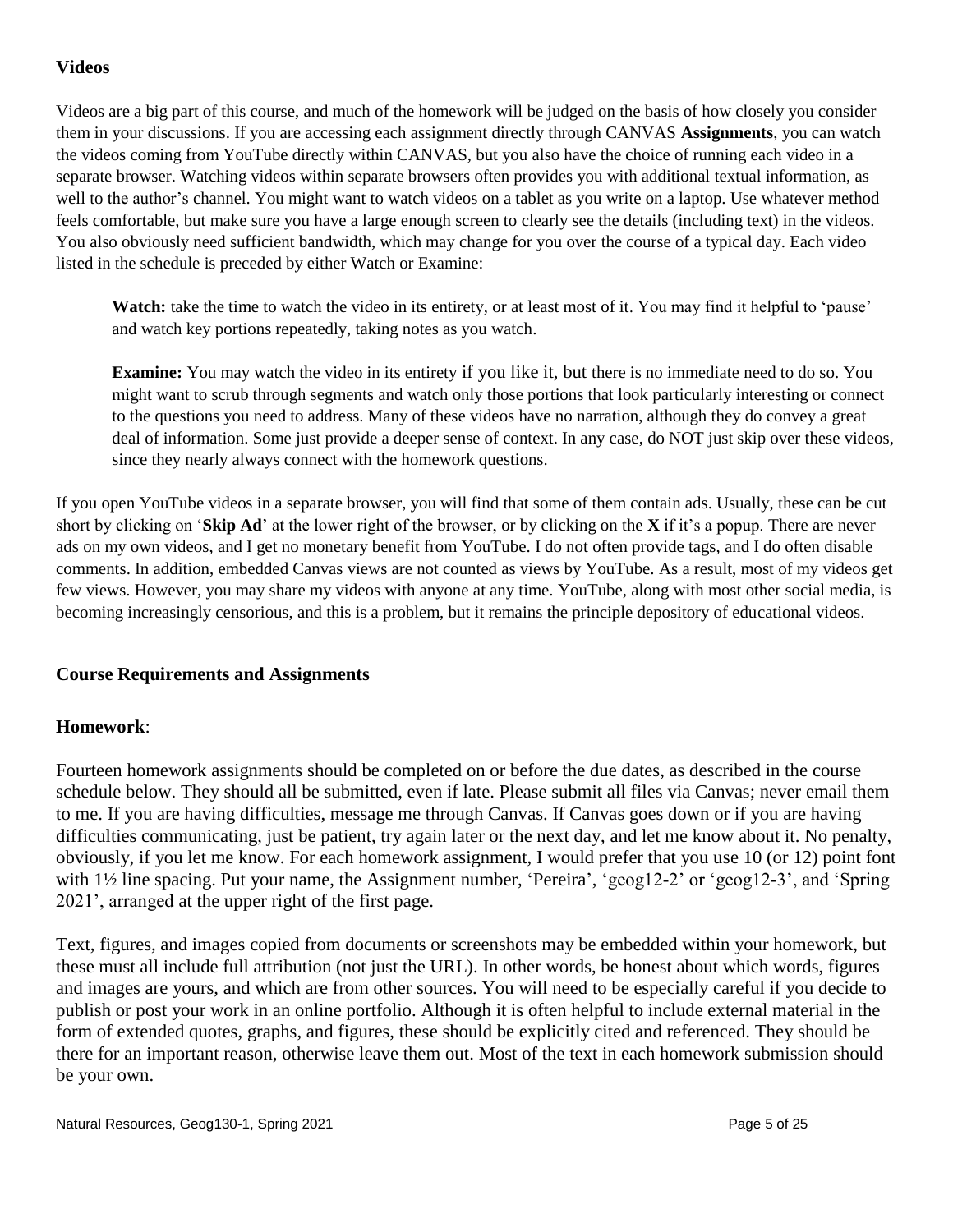Regarding the length in pages or word count expected for each assignment: this depends on the topic, and also on your writing style. **I'm looking for evidence of understanding, substance, and a willingness to sufficiently pursue each point you are making until you've made it properly.** I understand that you only have a few days for each one. It is also perfectly reasonable to be unsure about topics that you are just beginning to understand. The ability and willingness to openly express one's own doubts and uncertainties is a virtue, if it leads to further understanding. If your writing style is average, and you avoid redundancy, and you put in the time expected of you, each homework assignment should probably run at least three pages.

Don't expect an A+ (or even an A) just for being 'correct'. Each of your submissions is graded relative to those of your classmates in the current and former semesters. I often look through each week's submissions repeatedly before deciding on grades. I may offer comments or advice in Canvas for each assignment. Check back on each assignment a week or more after the deadline for any comments that I may have tagged to it, particularly if it hasn't been graded. I may be a few days late with grades on occasion. If you would like to begin or continue a conversation about an assignment, please do so with an independent Canvas message.

I encourage you all to go back and expand and polish up some of your most interesting essays and **publish them online**, in Portfolium at a minimum. In my opinion, the work you are doing for this class and others should be used in support of your professional career. Please read **'**About your instructor', below.

#### **Final Evaluation**

Instead of a comprehensive exam, I want you to write a thoughtful essay as described below in the Course Schedule.

I don't believe in having students review one another's work, but I do encourage you to make your best work available to the world, on your own terms. That is what **Portfolium** and similar online services are for. I advise you all to polish up and recombine some of the work you do for this class and others, create some graphical, illustrative material, and put it online. Portfolium is designed to be a one-stop shop for potential partners, employers, and clients who want to get an idea of just how bright you might be. As a reminder of what Portfolium looks like, here's the account I created in order to understand the system (I haven't touched it for years, so it's a bit out of date). You all should create and begin populating your own accounts, which you can constantly revise and over which you have total control. It's free.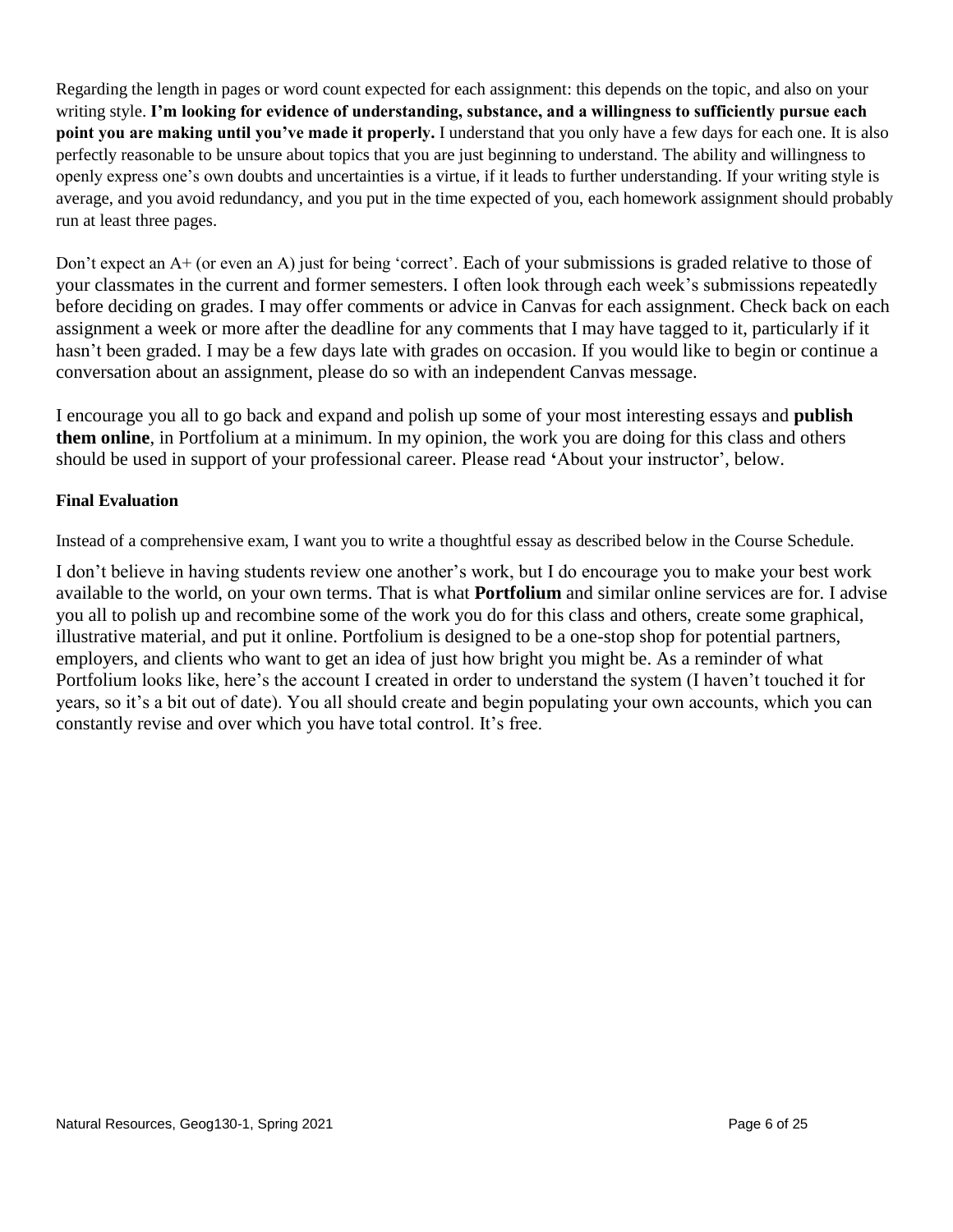#### **Determination of Grades**

| Fourteen homework assignments (6.5% each) | 91%  |
|-------------------------------------------|------|
| Term paper                                | 9%   |
| <b>Total</b>                              | 100% |

| 98% and above | $A+$           |
|---------------|----------------|
| 94% - 97%     | A              |
| 93% - 90%     | $A -$          |
| $89\% - 87\%$ | $B+$           |
| 86% - 84%     | B              |
| 83% - 80%     | $B -$          |
| 79% - 77%     | $C+$           |
| 76% - 74%     | $\overline{C}$ |
| 73% - 70%     | $C -$          |
| 69% - 67%     | $D+$           |
| 66% - 64%     | D              |
| 63% - 60%     | D-             |
| below 60%     | F              |

SJSU classes are designed such that in order to be successful, it is expected that students will spend a minimum of fortyfive hours for each unit of credit (normally three hours per unit per week), including preparing for class, participating in course activities, completing assignments, and so on. More details about student workload can be found in University Policy S12-3 at [http://www.sjsu.edu/senate/docs/S12-3.pdf.](http://www.sjsu.edu/senate/docs/S12-3.pdf)

Note that "All students have the right, within a reasonable time, to know their academic scores, to review their gradedependent work, and to be provided with explanations for the determination of their course grades." See University Policy F13-1 at<http://www.sjsu.edu/senate/docs/F13-1.pdf> for more details.

Per University Policy S16-9, university-wide policy information relevant to all courses, such as academic integrity, accommodations, etc. will be available on Office of Graduate and Undergraduate Programs' Syllabus Information web page at<http://www.sjsu.edu/gup/syllabusinfo/>



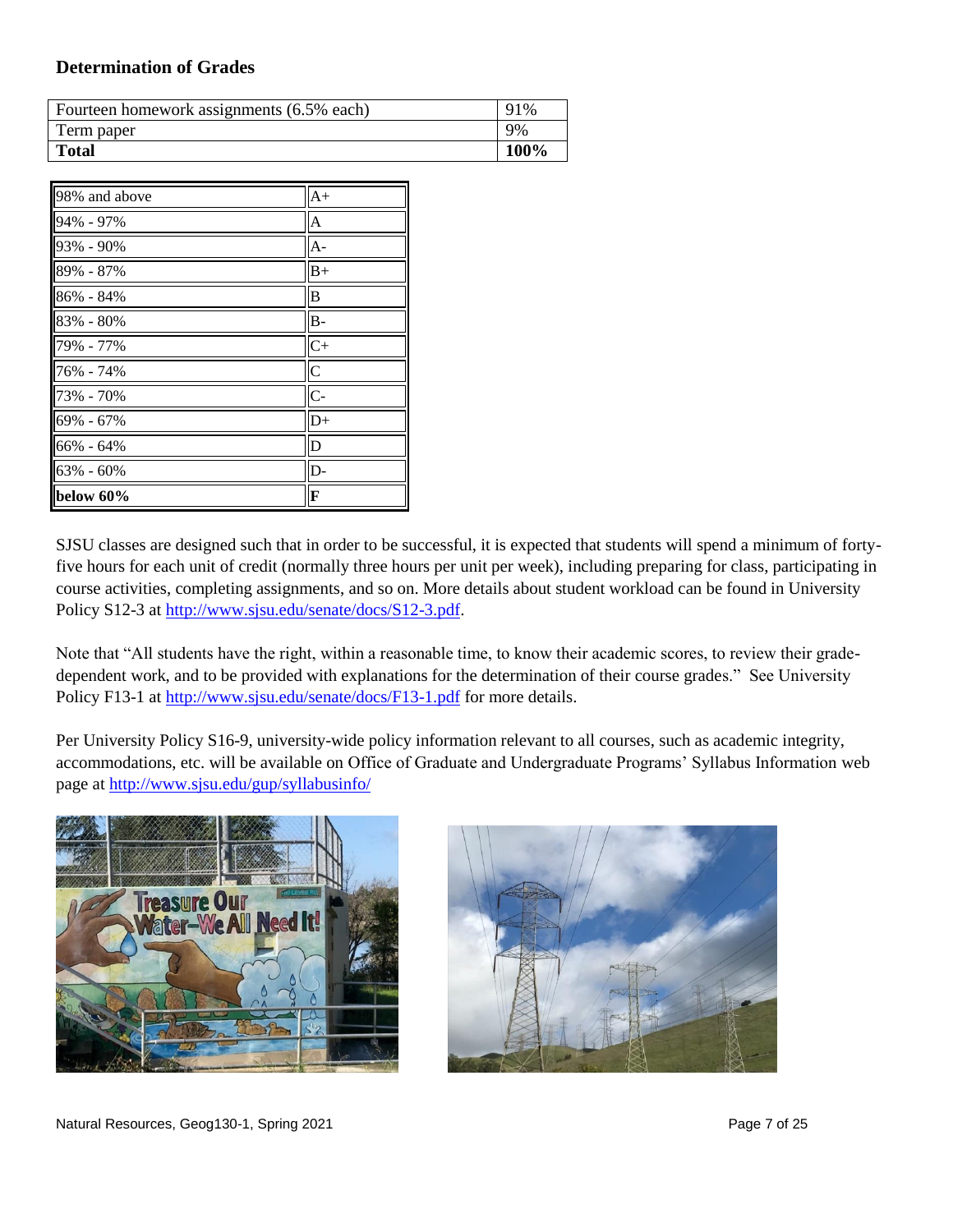

I grew up in New Jersey, in an industrial city near NYC. I had various jobs thereabouts, from working in the downtown single-screen movie theater to working as an untrained technician at a now decommissioned nuclear power plant.

I began working professionally as a technician with an associates' degree in electronics engineering. For six years, I helped to build and maintain the data acquisition and instrument control system for Princeton University's huge experimental nuclear fusion reactor. I got to know graduate students and townies at the university and in downtown Princeton, which is absolutely soaked in history and greatness. After TFTR was completed, I went to work as a technician for Brooklyn College, where I also earned a master's degree in computer science. I had the opportunity to meet some of the giants in computer science and Artificial Intelligence, at both Brooklyn College and at the Graduate Center on  $42<sup>nd</sup>$ Street in Manhattan. I met and married Cheri while in Brooklyn. We had a child and moved to Bethlehem, PA, where I worked and studied at Lehigh University for another few years, later at Lockheed Martin. We moved again to Minnesota, where I worked with a small federal agency in Chanhassen that uses remote sensing, GIS, and hydrological modeling to produce online data products (often involving snow cover) for the US weather services and hydrological agencies and industries. I earned a PhD in Geography at the University of Minnesota, where I met or studied under some of the most outstanding scholars in the field and researched methods of modeling and reducing fire spread in Amazonia. We finally moved again to the Bay Area, and I've been teaching at SJSU for about 18 years.

Why do I encourage you all to join professional organizations as students and participate in whatever online learning opportunities they offer? Why do I encourage you at the very least to put your best work online, within something that potential employers can access, like Portfolium? I can think of plenty of reasons, involving everything from the state of the world to my own lived experience. For example, while I was working as a technician at Lehigh University, I took all of the classes that were required for a PhD in Computer Science, but we moved to Minnesota before I could make much progress on a dissertation. Oh well. It didn't really matter. None of that learning was wasted. Since I was interested in pattern recognition, simulation, modeling, and visualization, as well as the natural sciences, I independently developed a software system using principles from pattern recognition, remote sensing, GIS, and AI that I presented at a conference in Vancouver. I had no financial support. I paid for the travel, lodging and registration myself. A couple of weeks after the conference, I got a call from someone at Lockheed Martin Corporation who'd seen me there. They had a GIS project within commuting distance of my home that might interest me. They gave me an interview, and they offered me a job as a systems engineer, which I accepted.

Shine a light.

<https://portfolium.com/garympereira/portfolio>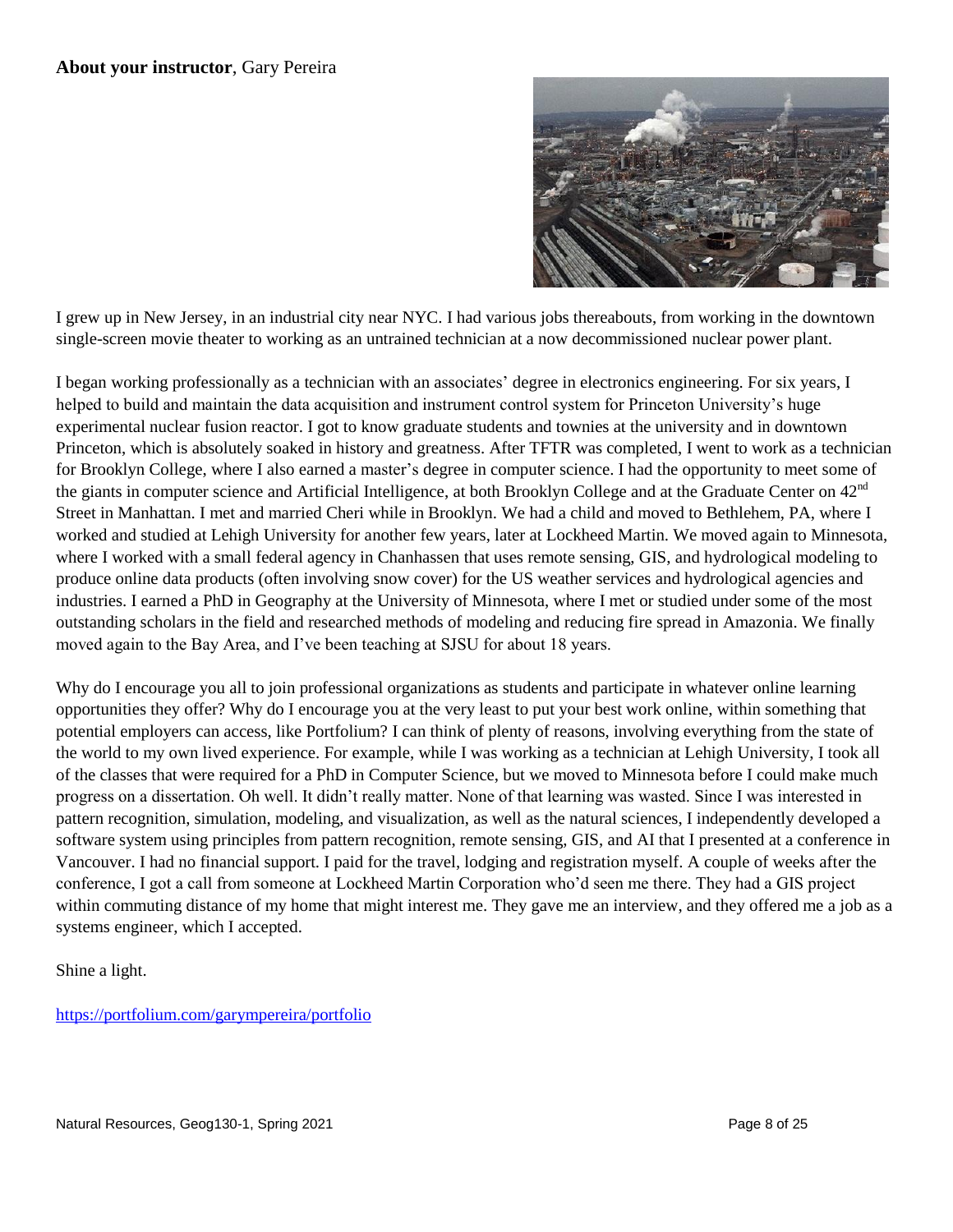# **Geog130-1: Natural Resources**

Please submit your homework responses as Word or pdf files by the due date indicated. I would prefer that you use 10 point font, with 1 ½ line spacing and normal margins. Put your name, the homework #, geog130-1, Pereira, Spring 2021 at upper right of the first page.

#### **Course Schedule**

| Week | <b>Due Date</b> | <b>Topics, Videos, Readings, Assignments</b>                                                                                                                                                                                                                                                                                                                                                                                                                                                                                                                                                                                                                                                                                                                                                                                                       |
|------|-----------------|----------------------------------------------------------------------------------------------------------------------------------------------------------------------------------------------------------------------------------------------------------------------------------------------------------------------------------------------------------------------------------------------------------------------------------------------------------------------------------------------------------------------------------------------------------------------------------------------------------------------------------------------------------------------------------------------------------------------------------------------------------------------------------------------------------------------------------------------------|
| 1    |                 | <b>Topic: Introduction</b><br>If you haven't already done so, please<br>Watch: General notes for my online classes [Gary Pereira]<br>https://youtu.be/_AN8k0Ogwl0                                                                                                                                                                                                                                                                                                                                                                                                                                                                                                                                                                                                                                                                                  |
|      |                 | 'Natural Resources' can be taken as a distinct field of study. Undergraduate and advanced degrees are<br>offered in natural resources management. I will ask you to view some example videos of this kind below,<br>but in this course we will try to take a broader geographical view, examining the role of a much wider<br>variety of resources in socio-cultural-geological-ecological systems throughout the world. I don't know of<br>any single career that would require professional competence in all aspects of this wider view, but a<br>working knowledge of some of the major material and social players and processes may be helpful for<br>many of you in your personal and professional lives.                                                                                                                                   |
|      |                 | No single source provides everything that I would like to include for this course. It is my impression that<br>there are too many facets to the topic of 'natural resources' for any single author or organization to<br>adequately cover them properly. The approach I've taken here is to search out some of the more<br>informative and reliable educational videos and texts from a variety of sources and ask you to either<br>examine them informally or watch and read them more carefully, most often for the immediate purpose of<br>addressing particular questions in the homework.                                                                                                                                                                                                                                                     |
|      |                 | Spurred on partly by global events, I have begun introducing more experiences from my own life and<br>those of others. The PRC appears from time to time in the material for this course, primarily as an<br>extractor and processor of mineral and fossil resources. Although I have no connection to the Chinese<br>government, the US/China relationship is something personal for me, and it is so for many others as well.<br>There are many people in China whom I care about both personally and professionally, and people there<br>also care about me. I want to be able to continue to visit them and their beautiful country, and. I want<br>them to be able to visit, collaborate and study in our beautiful country as well.                                                                                                          |
|      |                 | Much of what you will see in the videos here regarding working and living conditions in places where<br>mineral resources in particular are being mined and processed is likely to be disturbing. I ask you to look<br>carefully at these videos nonetheless, but to please to refrain (in this course at least) from immediately<br>connecting such conditions to any recommendations you may have with regard to broader ideological or<br>political movements. Political corruption and poverty are certainly core concerns that I will ask you to<br>examine in this course, but it is my opinion that neither you nor I have enough information about each<br>situation, particularly on the basis of a video or two, to know how other people should govern themselves,<br>or what precisely they should be doing to change their situation. |
|      |                 | After taking a brief look at some graduate programs, I'd like us to begin to understand the scope of the<br>problem with a short documentary program about mineral extraction in the Congo. We will return to this<br>region when we discuss cobalt, but I wanted us to look first into those extraction processes that allow us<br>to have the very technologies that define modern life, but which very few people know about.                                                                                                                                                                                                                                                                                                                                                                                                                   |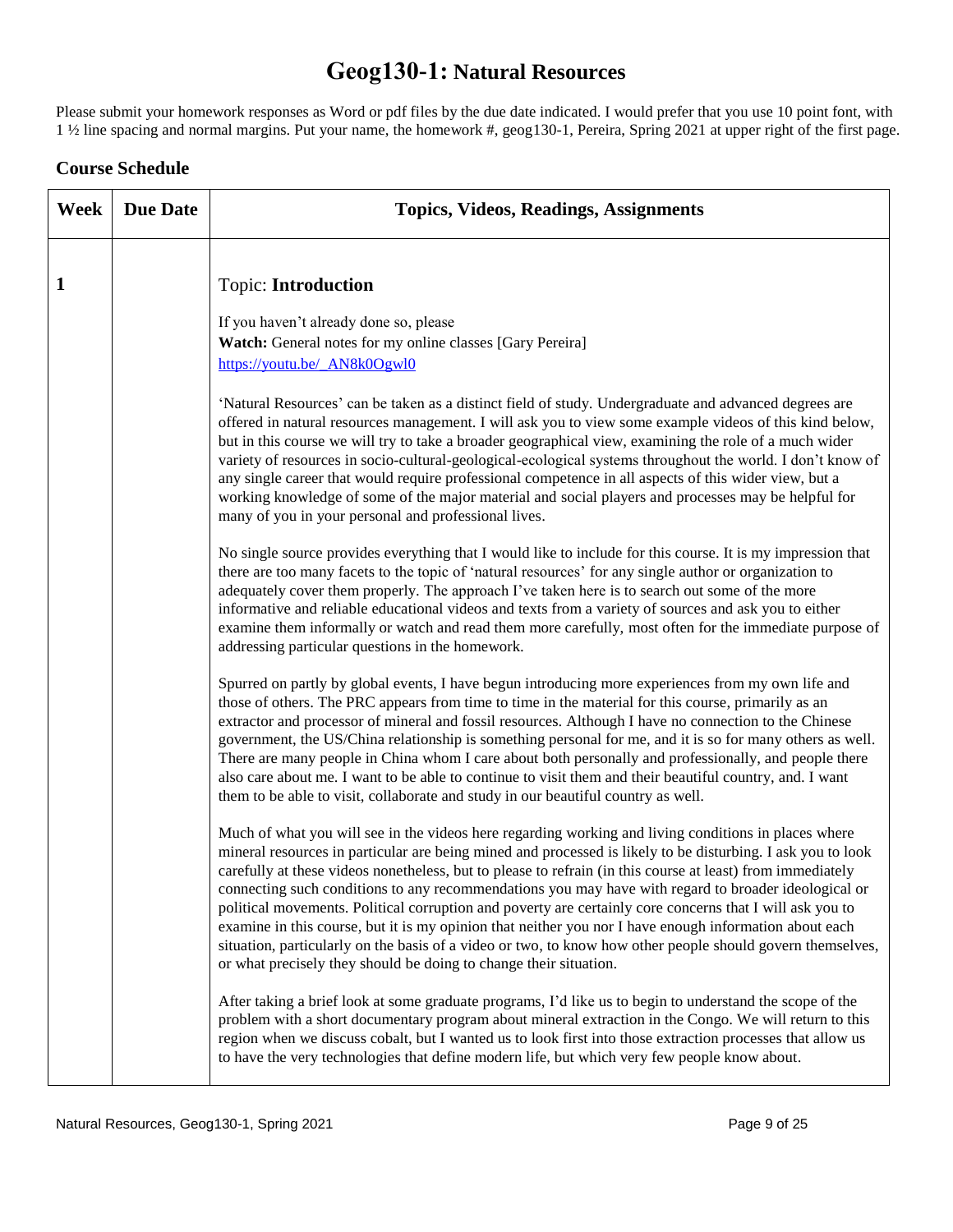| Week | <b>Due Date</b> | <b>Topics, Videos, Readings, Assignments</b>                                                                                                                                                                                                                                                                                                                                                                                                                                                                                                                                                                                                                                                                                                                            |
|------|-----------------|-------------------------------------------------------------------------------------------------------------------------------------------------------------------------------------------------------------------------------------------------------------------------------------------------------------------------------------------------------------------------------------------------------------------------------------------------------------------------------------------------------------------------------------------------------------------------------------------------------------------------------------------------------------------------------------------------------------------------------------------------------------------------|
|      |                 | (See the syllabus section on Videos for a definition of 'Examine' and 'Watch').<br><b>Examine:</b> Becoming a Natural Resources and Environmental Science Student [UK College of<br>Agriculture, Food, and Environment]<br>https://youtu.be/zv8I-Yc6yec                                                                                                                                                                                                                                                                                                                                                                                                                                                                                                                 |
|      |                 | Examine: Natural Resource Management Major at Colorado State University [naturalresourcescsu]<br>https://youtu.be/rHyYaAj9f6c                                                                                                                                                                                                                                                                                                                                                                                                                                                                                                                                                                                                                                           |
|      |                 | <b>Examine:</b> Master of Natural Resources -- Online Degree Program [Oregon State University Ecampus]<br>https://youtu.be/DjHi1rrupBk                                                                                                                                                                                                                                                                                                                                                                                                                                                                                                                                                                                                                                  |
|      |                 | Watch: Conflicted: The Fight Over Congo's Minerals [Al Jazeera English]<br>https://youtu.be/27BZgQ5ln0w                                                                                                                                                                                                                                                                                                                                                                                                                                                                                                                                                                                                                                                                 |
|      | 02/03/21        | <b>Homework 1:</b>                                                                                                                                                                                                                                                                                                                                                                                                                                                                                                                                                                                                                                                                                                                                                      |
|      |                 | 1. Part of the second half of the course will focus on the issues, technologies, and decision processes<br>involved in the kinds of natural resources management that are described to some extent in the first three<br>videos above. In order to better understand your interests and goals, and to help with my discussions over<br>the second half of this course, please tell me whether any of the topics that are briefly described in these<br>or any other descriptions in natural resources or resource management programs interest you. More<br>generally, after looking through this schedule, tell me which topics or facets that I've listed here seem<br>most interesting to you at first glance, and whether there are any important ones I've missed. |
|      |                 | 2. Describe the scramble for minerals that are being extracted from the Congo. What are these minerals,<br>what are they used for, who mines them, who controls the mines, etc.?                                                                                                                                                                                                                                                                                                                                                                                                                                                                                                                                                                                        |
| 2    |                 | Topic: Resource extraction case study: diamond mining                                                                                                                                                                                                                                                                                                                                                                                                                                                                                                                                                                                                                                                                                                                   |
|      |                 | Mining processes are some of the most significant and environmentally consequential methods of<br>extracting natural resources from within the Earth. The materials that are mined are often non-renewable<br>and geographically specific; as a result, mines and quarries have for thousands of years been treated as<br>treasured source of riches for kingdoms, and as spoils of war. We will concentrate over the next few<br>weeks on the mining of fossil fuels and minerals, and of the expansion of this activity onto the seabed and<br>into the Arctic.                                                                                                                                                                                                       |
|      |                 | This week we look specifically at diamond mining in two different settings. Together they illustrate some<br>important factors that are common to many other sorts of mining operations as well, although they do not<br>fall neatly into the main categories we will discuss. Diamonds and other rare gems that are valued and are<br>therefore mined for their beauty; industrial diamonds can be manufactured. I suggest that you keep the<br>homework questions (below) in mind when viewing the videos.                                                                                                                                                                                                                                                            |
|      |                 | Watch: Diamond Mining: Inside Earth's Gigantic Holes [Bloomberg]<br>https://youtu.be/8uLuecS_PTk                                                                                                                                                                                                                                                                                                                                                                                                                                                                                                                                                                                                                                                                        |
|      |                 | Watch: Diamond Mining 1/4 - The Promised Land [Paul Glynn]<br>$\frac{https://youtu.be/u0855HBj31s}{https://youtu.be/u0855HBj31s}$                                                                                                                                                                                                                                                                                                                                                                                                                                                                                                                                                                                                                                       |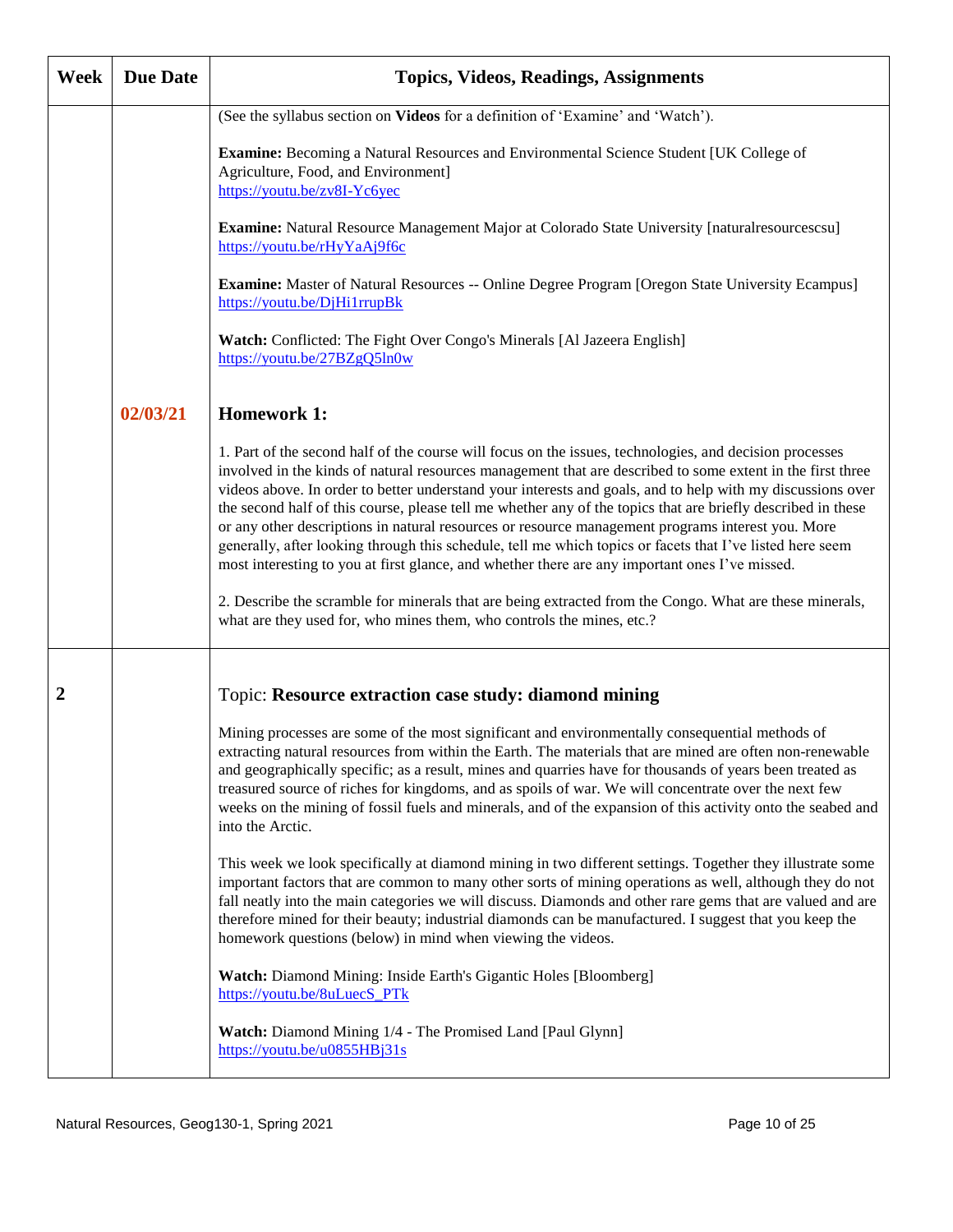| Week | <b>Due Date</b> | <b>Topics, Videos, Readings, Assignments</b>                                                                                                                                                                                                                                                                                                                                                                                                                                                                                                                                                                       |
|------|-----------------|--------------------------------------------------------------------------------------------------------------------------------------------------------------------------------------------------------------------------------------------------------------------------------------------------------------------------------------------------------------------------------------------------------------------------------------------------------------------------------------------------------------------------------------------------------------------------------------------------------------------|
|      |                 | Watch: Diamond Mining 2/4 - The Promised Land [Paul Glynn]<br>https://youtu.be/6htaddGYp3k                                                                                                                                                                                                                                                                                                                                                                                                                                                                                                                         |
|      |                 | Watch: Diamond Mining 3/4 - The Promised Land [Paul Glynn]<br>https://youtu.be/SXIu8Oi5OxU                                                                                                                                                                                                                                                                                                                                                                                                                                                                                                                         |
|      |                 | Watch: Diamond Mining 4/4 - The Promised Land [Paul Glynn]<br>https://youtu.be/ Vv9JmltivU                                                                                                                                                                                                                                                                                                                                                                                                                                                                                                                         |
|      |                 | Examine: World's Top Diamond Producing Countries 1970 to 2018 [Animated Stats]<br>https://youtu.be/XduChfWC0iE                                                                                                                                                                                                                                                                                                                                                                                                                                                                                                     |
|      |                 | <b>Homework 2:</b>                                                                                                                                                                                                                                                                                                                                                                                                                                                                                                                                                                                                 |
|      | 02/10/21        | 1. How much money, per year, is generated by the newer diamond mine in Siberia, portrayed in the first<br>video? How powerful is the mining company locally, in terms of politics and media? Do you think that<br>the remoteness of this location might have anything to do with the acceptability of the social situation and<br>damage done to the environment? Is it important that people of a region become aware of the existence of<br>open pit mines of this type?                                                                                                                                         |
|      |                 | 2. The documentary Promised Land (in four parts) portrays a sort of diamond mining that is clearly very<br>different from the mines shown in the previous video. Technologically, it's primitive. Using the diamond<br>as an example, discuss ways in which the availability of cheap labor, government, climate, and relative<br>remoteness of mining operations might affect the ways in which mines are operated. After watching all<br>four parts, please discuss the topic generally, focusing on anything you may have found to be particularly<br>surprising or instructional about this sort of operation. |
| 3    |                 | Topic: Coal and natural gas                                                                                                                                                                                                                                                                                                                                                                                                                                                                                                                                                                                        |
|      |                 | You will examine several videos this semester that use animated bar graphs to portray important trends in<br>natural resource extraction, production, and use. These come from different channels, so they may differ<br>somewhat in style. Pay close attention to the time period covered, which varies between videos, and keep<br>in mind that the x axis may be self-adjusting. This can help with making comparisons between countries,<br>but it can be misleading in terms of actual numbers (unless you watch closely).                                                                                    |
|      |                 | Examine: Top 10 Countries by Coal Productions 1981-2018 [Stats Media]<br>https://youtu.be/qmIS138WgzE                                                                                                                                                                                                                                                                                                                                                                                                                                                                                                              |
|      |                 | Watch: Coal Mining's Environmental Impact   From The Ashes [National Geographic]<br>https://youtu.be/ynN39sfqT8w                                                                                                                                                                                                                                                                                                                                                                                                                                                                                                   |
|      |                 | The host of the 'Just Have a Think' channel describes current research in sustainable technologies. I<br>highly recommend this channel to anyone who is interested in getting more substance and more useful<br>leads for both career and investment decisions. I will usually list these to Examine because they often do<br>get into the weeds, but I highly recommend you watch them in their entirety. For all of the 'Just Have a<br>Think' videos, transcripts available at the website http://www.justhaveathink.com.                                                                                       |
|      |                 | <b>Examine:</b> Coal: Can we kick our addiction? [Just Have a Think]<br>https://youtu.be/OYgTyYYUxkw                                                                                                                                                                                                                                                                                                                                                                                                                                                                                                               |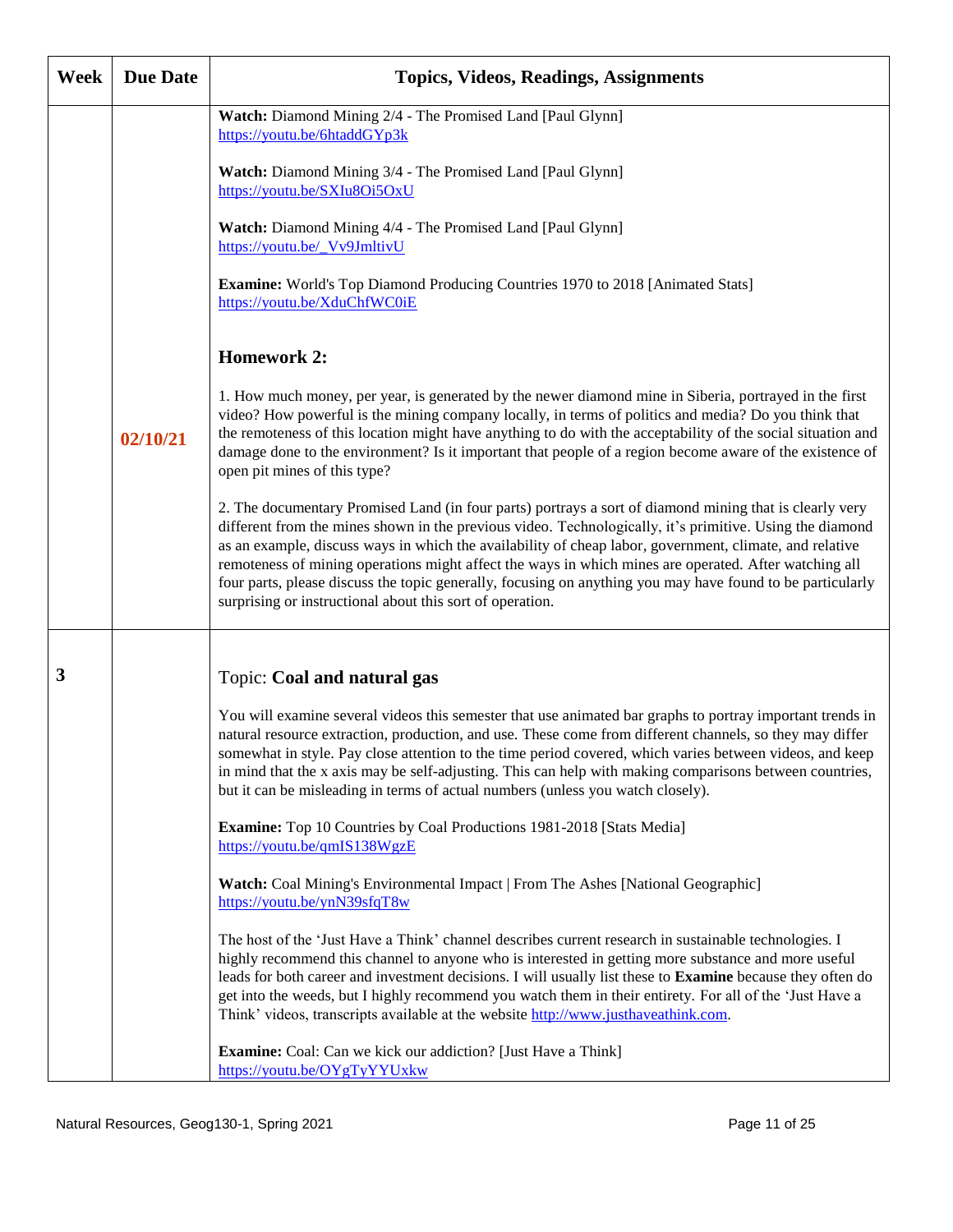| Week | <b>Due Date</b> | <b>Topics, Videos, Readings, Assignments</b>                                                                                                                                                                                                                                                                                                                                     |
|------|-----------------|----------------------------------------------------------------------------------------------------------------------------------------------------------------------------------------------------------------------------------------------------------------------------------------------------------------------------------------------------------------------------------|
|      |                 | <b>Examine:</b> World's Top Countries by Proven Natural Gas Reserves 1960 to 2018 [Animated Stats]<br>https://youtu.be/mRZiq67OgCg                                                                                                                                                                                                                                               |
|      |                 | Examine: Top 20 Natural Gas Producing Countries 1970 to 2018<br>https://youtu.be/DSGK26TKEKs                                                                                                                                                                                                                                                                                     |
|      |                 | Fracking has served to significantly increase the production of natural gas in recent years in the US.                                                                                                                                                                                                                                                                           |
|      |                 | Watch: Fracking explained: opportunity or danger [Kurzgesagt - In a Nutshell]<br>https://youtu.be/Uti2niW2BRA                                                                                                                                                                                                                                                                    |
|      |                 | Liquid fuels will remain in demand for transport (of goods and materials) and transportation on land, on<br>the seas, and in the air for the foreseeable future. Biofuels and hydrogen are relevant options, but liquefied<br>natural gas (LNG) is on the rise as well. A few technical videos from Shell and others to educate<br>ourselves on some of these issues won't hurt. |
|      |                 | Watch: What is LNG? Turning natural gas into liquid   Natural Gas [Shell]<br>https://youtu.be/QgtSoEJD9HE                                                                                                                                                                                                                                                                        |
|      |                 | Natural gas is on the rise, and coal is on the decline, worldwide. Changes and innovations are taking place<br>with the fossil fuels industry.                                                                                                                                                                                                                                   |
|      |                 | Watch: An Introduction to Natural Gas from Coal [UnconventionalGas]<br>https://youtu.be/jSTGDBkMeRY                                                                                                                                                                                                                                                                              |
|      |                 | Watch: China switch from coal to natural gas [CGTN America]<br>https://youtu.be/fyYnIh8veNg                                                                                                                                                                                                                                                                                      |
|      | 02/17/21        | <b>Homework 3:</b>                                                                                                                                                                                                                                                                                                                                                               |
|      |                 | 1. How has coal production shifted between countries in recent years? Which nations currently produce<br>the most coal?                                                                                                                                                                                                                                                          |
|      |                 | 2. What are some of the environmental and social consequences of coal extraction and consumption? Can<br>we kick our addiction to coal?                                                                                                                                                                                                                                          |
|      |                 | 3. How has natural gas production shifted between countries in recent years? Which nations currently<br>produce the most natural gas? What is LNG, and why is it important?                                                                                                                                                                                                      |
|      |                 | 4. Discuss the extraction of natural gas from shale in the US and from coal in China.                                                                                                                                                                                                                                                                                            |
|      |                 | 5. Compare the environmental consequences of natural gas extraction with the extraction of coal. The<br>unintentional release of natural gas adds significant amounts of methane and other gases to the<br>atmosphere. Why is methane specifically so worrisome?                                                                                                                 |
|      |                 |                                                                                                                                                                                                                                                                                                                                                                                  |
|      |                 |                                                                                                                                                                                                                                                                                                                                                                                  |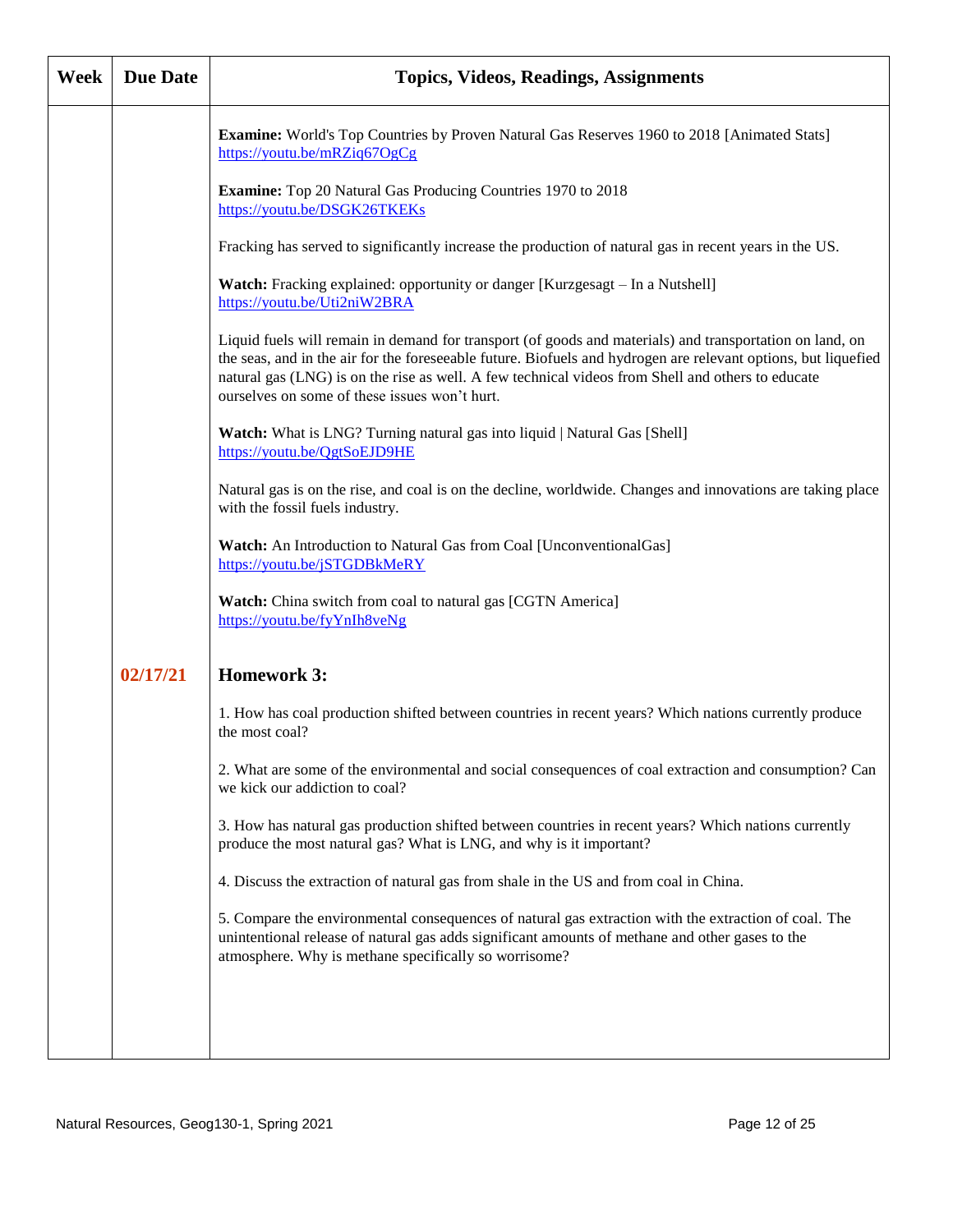| Week | <b>Due Date</b> | <b>Topics, Videos, Readings, Assignments</b>                                                                                                                                                                                                                                                                                                                  |
|------|-----------------|---------------------------------------------------------------------------------------------------------------------------------------------------------------------------------------------------------------------------------------------------------------------------------------------------------------------------------------------------------------|
| 4    |                 | Topic: Oil for fuel and petrochemicals                                                                                                                                                                                                                                                                                                                        |
|      |                 | Watch: Oil promises - how oil changed a country [DW Documentary]<br>https://youtu.be/b58b-BvWEpo                                                                                                                                                                                                                                                              |
|      |                 | Watch: Drilling 101: How a deep water well is drilled [Shell]<br>https://youtu.be/Do9dz6ypD7w                                                                                                                                                                                                                                                                 |
|      |                 | Watch: Tapping into Oil Over 30,000 Feet Deep [Shell]<br>https://youtu.be/V2Ubd-ZEGeY                                                                                                                                                                                                                                                                         |
|      |                 | Watch: Deepwater Horizon Blowout Animation [USCSB]<br>https://youtu.be/FCVCOWejlag                                                                                                                                                                                                                                                                            |
|      |                 | Watch: Animation of 2015 Explosion at ExxonMobil Refinery in Torrance, CA<br>https://youtu.be/JplAKJrgyew                                                                                                                                                                                                                                                     |
|      |                 | Examine: Top 20 Crude Oil Producing Countries 1965 to 2018 [Animated Stats<br>https://youtu.be/2gzBMmGk41g                                                                                                                                                                                                                                                    |
|      |                 | <b>Examine:</b> Top 15 countries by Oil Consumption   The Richest [Stats Media]<br>https://youtu.be/FLhNtM3B8ec                                                                                                                                                                                                                                               |
|      |                 | Watch: Cold Rush. Drilling For Oil Amid Arctic Ice [RT Documentary]<br>https://youtu.be/mxN1yc_DikU                                                                                                                                                                                                                                                           |
|      |                 | <b>Watch: Plastics 101 [National Geographic]</b><br>https://youtu.be/ggh0Ptk3VGE                                                                                                                                                                                                                                                                              |
|      |                 | <b>Examine</b> (or Watch): Can we survive without Petrochemicals? [Just Have a Think]<br>https://youtu.be/xPVEyYlgDq8                                                                                                                                                                                                                                         |
|      | 02/24/21        | <b>Homework 4:</b>                                                                                                                                                                                                                                                                                                                                            |
|      |                 | 1. Discuss the process of extracting oil from beneath the seabed. What exactly happened with the<br>Deepwater Horizon? What have been some of the consequences of that disaster?                                                                                                                                                                              |
|      |                 | 2. Compare changes over time in which countries produce the most oil, with countries that have the<br>largest proven reserves.                                                                                                                                                                                                                                |
|      |                 | 3. Discuss the timeline of top oil consuming countries in the world, in recent years. Compare this history<br>with the timeline of countries producing the most oil in recent years. You can choose your focus, but be<br>specific. How might this relationship between oil producing and consuming nations have played a role in<br>international relations? |
|      |                 | 4. Discuss some of the challenges of extracting oil from Arctic seas, and how that might be changing.                                                                                                                                                                                                                                                         |
|      |                 | 5. Discuss the production of plastics and petrochemicals from oil, and what some alternative sources may<br>be.                                                                                                                                                                                                                                               |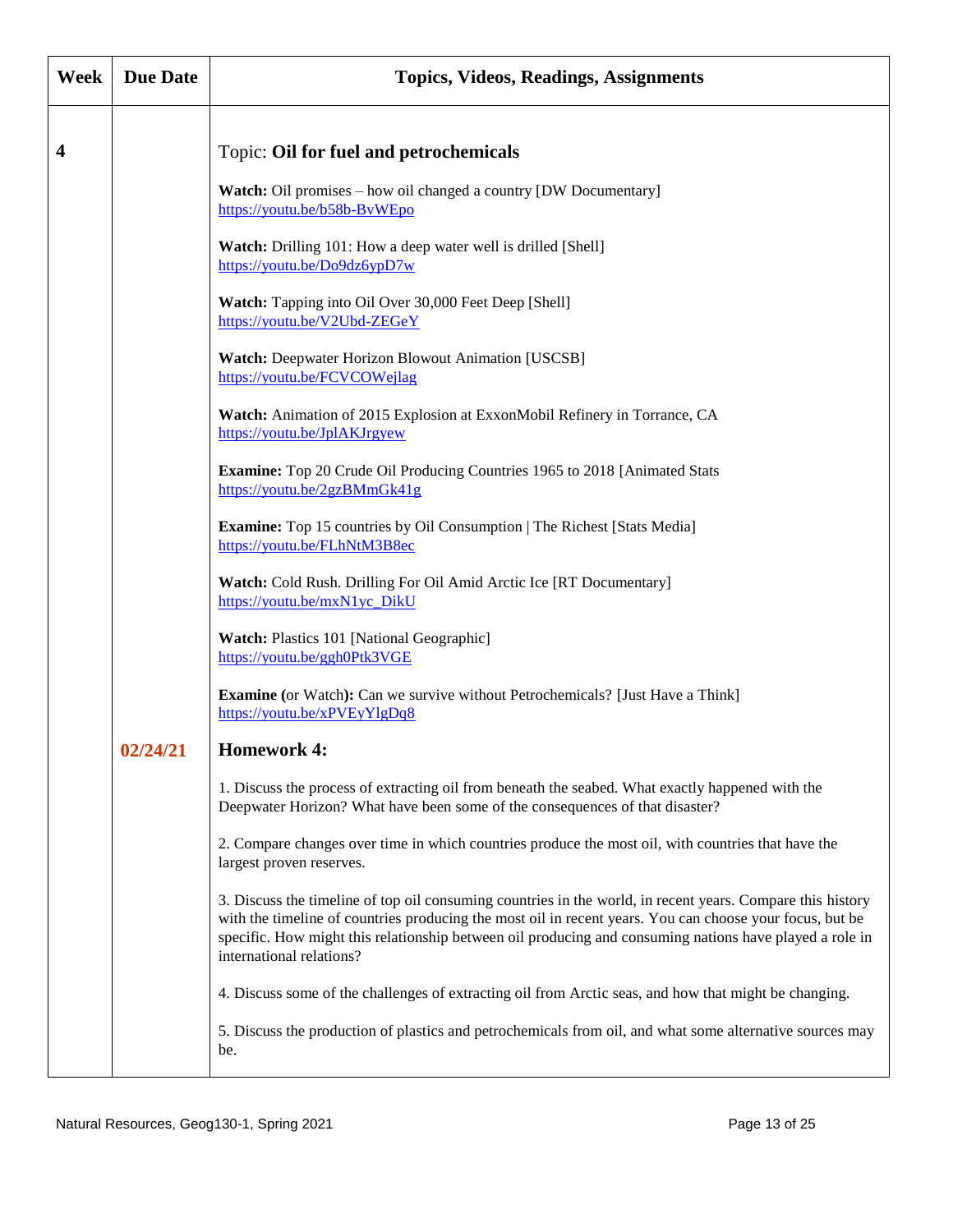| Week | <b>Due Date</b> | <b>Topics, Videos, Readings, Assignments</b>                                                                                                                                                                                                                                                                                                                                                                                       |
|------|-----------------|------------------------------------------------------------------------------------------------------------------------------------------------------------------------------------------------------------------------------------------------------------------------------------------------------------------------------------------------------------------------------------------------------------------------------------|
| 5    |                 | Topic: Metals                                                                                                                                                                                                                                                                                                                                                                                                                      |
|      |                 | Shifting away from fossil fuels, our next big category of materials of tremendous importance in world<br>development are metals: iron, steel, aluminum, copper, titanium, the list is actually quite long. We'll just<br>pick a couple of the major ones.                                                                                                                                                                          |
|      |                 | Watch: Fossil free steel. Another giant step towards net carbon zero? [Just Have a Think]<br>https://youtu.be/ywHJt88H5YQ                                                                                                                                                                                                                                                                                                          |
|      |                 | <b>Examine:</b> How It Works - Steel Production [Extreme World]<br>https://youtu.be/tlNg4205Tpc                                                                                                                                                                                                                                                                                                                                    |
|      |                 | <b>Examine:</b> Top Iron Ore Producing Countries in The World 1900 to 2017 [Animated Stats]<br>https://youtu.be/emm5aHAifMg                                                                                                                                                                                                                                                                                                        |
|      |                 | Examine: Top 20 Steel Producing Countries 1967 to 2018 [Animated Stats]<br>https://youtu.be/yqF5pYDEpRM                                                                                                                                                                                                                                                                                                                            |
|      |                 | The electrical conductor in those high voltage power lines is not copper; it's aluminum. Why? Because of<br>aluminum's lighter weight. The raw material is bauxite. Bauxite is mined most often in tropical regions,<br>so it is precisely the sort of mineral the developed nations would want from developing nations. Some of<br>the former include China, the US, Europe and Russia. The latter include the PRC, Guinea, Ghana |
|      |                 | Watch: Bauxite: Guinea's mineral wealth [DW News]<br>https://youtu.be/K WkvtBWIx0                                                                                                                                                                                                                                                                                                                                                  |
|      |                 | Watch: China bets big on Guinea's bauxite - 08 Nov 09 [Al Jazeera English]<br>https://youtu.be/p89OE8oJAQk                                                                                                                                                                                                                                                                                                                         |
|      |                 | We will return to questions of insecurity, corruption, and conflict after the break, but keep the following<br>video in mind:                                                                                                                                                                                                                                                                                                      |
|      |                 | Watch: Guinea: Mining Companies Exploit Rural Communities [Human Rights Watch]<br>https://youtu.be/XdnrFdrOG9I                                                                                                                                                                                                                                                                                                                     |
|      |                 | <b>Watch:</b> How It's Made - Aluminum [How It's Made Archive]<br>https://youtu.be/1u8gzoT-seg                                                                                                                                                                                                                                                                                                                                     |
|      |                 | <b>Examine:</b> Top 20 Largest Aluminum Producing Countries in the World [Animated Stats]<br>https://youtu.be/BEmO8lKxwq8                                                                                                                                                                                                                                                                                                          |
|      |                 | <b>Examine:</b> Top Copper Producing Countries in The World 1970 to 2017 [Animated Stats]<br>https://youtu.be/2u1ufq21Oh4                                                                                                                                                                                                                                                                                                          |
|      | 03/03/21        | <b>Homework 5:</b>                                                                                                                                                                                                                                                                                                                                                                                                                 |
|      |                 | 1. Describe the production and recycling of steel, including its energy requirements. How has the mining<br>of iron ore and the production of steel shifted internationally in recent years? Describe the prospects of<br>fossil free steel.                                                                                                                                                                                       |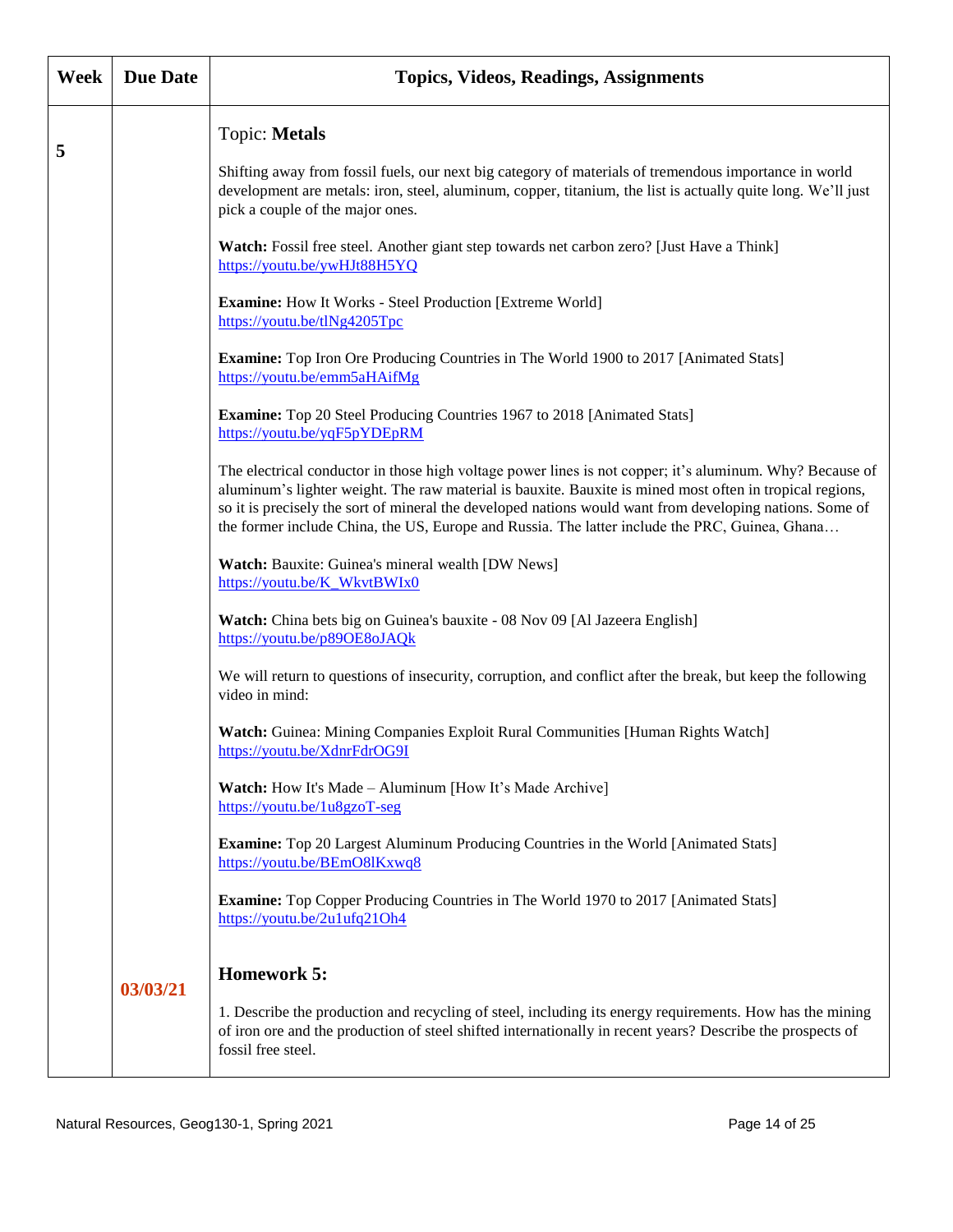| Week | <b>Due Date</b> | <b>Topics, Videos, Readings, Assignments</b>                                                                                                                                                                                                                                                                                                                                                                                                                                                                                                                                                                                                                                                                                                                                                                                                                                                                                                                                                                                                                                                                                                                                                                                                                                                                                                                                                                                                                                                                                                                                                                                                                                                                                                                                                                                                                                                                                                                                                                                                                                                                                                       |
|------|-----------------|----------------------------------------------------------------------------------------------------------------------------------------------------------------------------------------------------------------------------------------------------------------------------------------------------------------------------------------------------------------------------------------------------------------------------------------------------------------------------------------------------------------------------------------------------------------------------------------------------------------------------------------------------------------------------------------------------------------------------------------------------------------------------------------------------------------------------------------------------------------------------------------------------------------------------------------------------------------------------------------------------------------------------------------------------------------------------------------------------------------------------------------------------------------------------------------------------------------------------------------------------------------------------------------------------------------------------------------------------------------------------------------------------------------------------------------------------------------------------------------------------------------------------------------------------------------------------------------------------------------------------------------------------------------------------------------------------------------------------------------------------------------------------------------------------------------------------------------------------------------------------------------------------------------------------------------------------------------------------------------------------------------------------------------------------------------------------------------------------------------------------------------------------|
|      |                 | 2. Discuss issues around the mining of bauxite. Describe the production of aluminum from bauxite.<br>3. Discuss the international shift in the production of aluminum and copper in recent years.                                                                                                                                                                                                                                                                                                                                                                                                                                                                                                                                                                                                                                                                                                                                                                                                                                                                                                                                                                                                                                                                                                                                                                                                                                                                                                                                                                                                                                                                                                                                                                                                                                                                                                                                                                                                                                                                                                                                                  |
| 6    |                 | Topic: Lithium, cobalt, and rare earths<br>Lithium, cobalt, and the so-called rare earths are critical ingredients in batteries for cars and electronics.<br>The demand for these resources is therefore anticipated to outgrow the demand for pretty much any other<br>resources over the short to near term future. And they are being mined from some of the poorest, most<br>insecure places on Earth. In some ways, this week's topics represent the crux of the 'natural resources'<br>problem, and very few people are aware of them. If you take anything away from this course so far that is<br>worth telling others about, it may be this week's topics.<br>Most of the demand for lithium and cobalt comes from manufacturers of batteries like those that power<br>electronic devices and cars. Lithium seems the less problematic of the two.<br>Watch: Companies race to mine lithium, a battery essential [PBS NewsHour]<br>https://youtu.be/su_UC9ZCD-0<br>Watch: Here's Where the Juice That Powers Batteries Comes From [Bloomberg Quicktakes]<br>https://youtu.be/50rXYrFCQMw<br>Watch: Lithium Recycling FINALLY goes global! [Just Have a Think]<br>https://youtu.be/mbkhXAP1EQE<br>Cobalt seems to be the more problematic substance, in human and environmental terms.<br>Watch: Whose Wealth? Cobalt from Congo [SOMO Researcher]<br>https://youtu.be/37iLD41vfdI<br><b>Watch:</b> How do we solve the Cobalt problem? [Just Have a Think]<br>https://youtu.be/-WOOZYlLyXI<br>Rare earths have unique electromagnetic properties. There are several of them, but they are usually found<br>in the same deposits, which are found at various locations, including the sea floor, which we'll be looking<br>at in a couple of weeks.<br>Watch: How These Rare-Earth Elements Could Change Our Future [Spark]<br>https://youtu.be/88jpgxSRVZU<br><b>Watch:</b> Rare Earth: How the US plans on rivaling China in the production of critical earths [CNBC]<br>https://youtu.be/CW4TnJDIQUw<br>Watch: Impact of Materials on Society (IMOS) - Rare Earth Elements [Materials Research Society]<br>https://youtu.be/C-b1NacN31Y |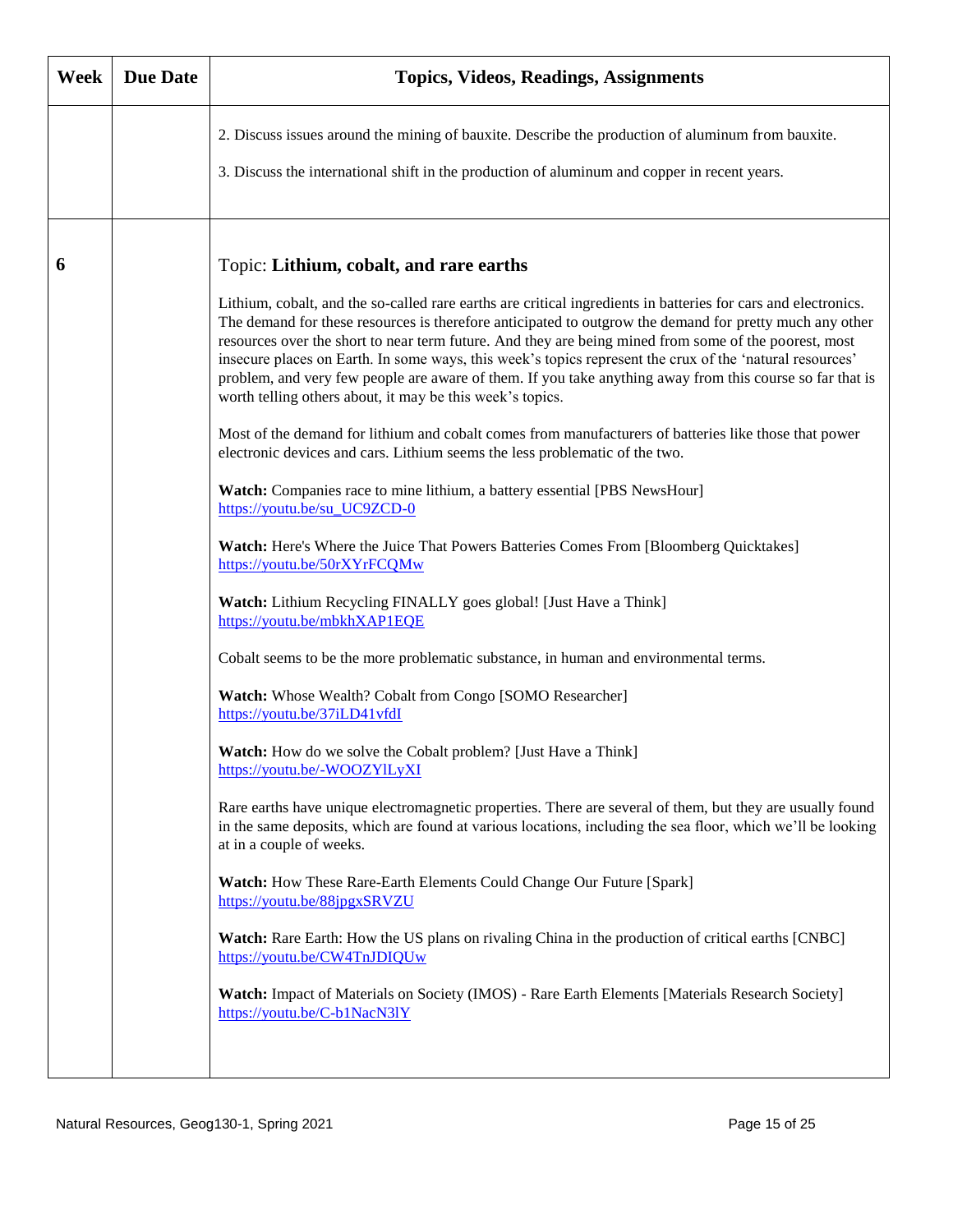| <b>Week</b> | <b>Due Date</b> | <b>Topics, Videos, Readings, Assignments</b>                                                                                                                                                                                                                                                                                                                                                                                                                                                                                                                                                                                                                                                                                                                                                                                                                                                                                                                                                                                                                           |
|-------------|-----------------|------------------------------------------------------------------------------------------------------------------------------------------------------------------------------------------------------------------------------------------------------------------------------------------------------------------------------------------------------------------------------------------------------------------------------------------------------------------------------------------------------------------------------------------------------------------------------------------------------------------------------------------------------------------------------------------------------------------------------------------------------------------------------------------------------------------------------------------------------------------------------------------------------------------------------------------------------------------------------------------------------------------------------------------------------------------------|
|             | 03/10/21        | Homework 6:                                                                                                                                                                                                                                                                                                                                                                                                                                                                                                                                                                                                                                                                                                                                                                                                                                                                                                                                                                                                                                                            |
|             |                 | 1. Describe the mining and processing of lithium, its uses and opportunities for recycling.                                                                                                                                                                                                                                                                                                                                                                                                                                                                                                                                                                                                                                                                                                                                                                                                                                                                                                                                                                            |
|             |                 | 2. What are some of the current social and environmental issues associated with the mining of cobalt?<br>According to the narrator of the 'Just Have a Think' video, is the cobalt problem bring solved?                                                                                                                                                                                                                                                                                                                                                                                                                                                                                                                                                                                                                                                                                                                                                                                                                                                               |
|             |                 | 4. How might rare earth elements change our future? Which are most sought-after? What are they used<br>for? Where are they found? Are they really that rare; i.e., are there likely to be undiscovered deposits?<br>Which nations are most involved in increasing the production of rare earth minerals?                                                                                                                                                                                                                                                                                                                                                                                                                                                                                                                                                                                                                                                                                                                                                               |
| 7           |                 | Topic: Uranium, thorium, and plutonium                                                                                                                                                                                                                                                                                                                                                                                                                                                                                                                                                                                                                                                                                                                                                                                                                                                                                                                                                                                                                                 |
|             |                 | I'm probably one of the few people who worked as a technician on projects in both a commercial Nuclear<br>Fission reactor and an advanced Nuclear Fusion project (many engineers and physicists must have<br>worked in both domains, but I just played a minor role). Those years left me with some lasting memories,<br>some of which I'll briefly mention here. In the late 1970's, I was hired to fill out a work team from Rhode<br>Island at the Oyster Creek Nuclear Generating Station, in Forked River, New Jersey:<br>https://en.wikipedia.org/wiki/Oyster_Creek_Nuclear_Generating_Station                                                                                                                                                                                                                                                                                                                                                                                                                                                                   |
|             |                 | The reactor is in the cube-shaped building in the center of this picture:<br>https://en.wikipedia.org/wiki/File:Oyster_Creek_Nuclear_Generating_Station_-_1998.jpg                                                                                                                                                                                                                                                                                                                                                                                                                                                                                                                                                                                                                                                                                                                                                                                                                                                                                                     |
|             |                 | The upper portion with the cladding around it is one large room, with the reactor embedded in the center<br>and pools full of water to either side. Above on girders, a large industrial crane can lift the lid off the<br>reactor, and remove the 'spent' fuel rods. These fuel rods are described in detail in the [How It's Made]<br>videos below. The crane immediately lowers each rod into one of the refrigerated pools, where it<br>continues to emit heat (and more dangerous forms of radiation) for many years. They are left there at least<br>until they are sufficiently cooled. After the spent rods are removed, the crane can reload the reactor with<br>new rods. The problem then was (and this continues to be a problem for the nuclear industry), where to<br>then put the spent fuel (and any other contaminated material) more permanently. Since there is no<br>reprocessing industry in the US, and since federal storage proposals are challenged by states, for many<br>reactors the rods remain is sealed casks somewhere on the grounds. |
|             |                 | What would happen? Not required viewing.<br>https://youtu.be/mM-5DhIhYmQ                                                                                                                                                                                                                                                                                                                                                                                                                                                                                                                                                                                                                                                                                                                                                                                                                                                                                                                                                                                               |
|             |                 | Our team worked in that big room above the operating reactor. Our job was to rearrange brackets that had<br>been installed on the floor of the pool in order to accommodate a higher density of fuel rods. Even in the<br>1970s, storage had become a problem. The technology we used was very basic: wrenches on long poles<br>handled by technicians at the edge of the pool, as guided by other technicians with binoculars to screw<br>and unscrew brackets that were deep underwater. You would not otherwise want to get anywhere near<br>that water. Anything coming out of the pool would need to be wiped down with acetone to reduce their<br>potential toxicity. Since I was the lowest man on the totem pole (and admittedly totally untrained), that<br>was my job.                                                                                                                                                                                                                                                                                       |
|             |                 | The plant that I worked in is now shut down, but when I was there, the room was physically quite warm,<br>regardless of the season, as the result of its proximity to the reactor itself. The disposable clothing and<br>booties that we wore were similar in style and effectiveness to the disposable clothing that is used in clean<br>rooms today, but in a nuclear reactor these clothes were there for the opposite reason: to keep<br>contaminants away from your clothing and body. At the time, there was one guard near the entrance to the                                                                                                                                                                                                                                                                                                                                                                                                                                                                                                                  |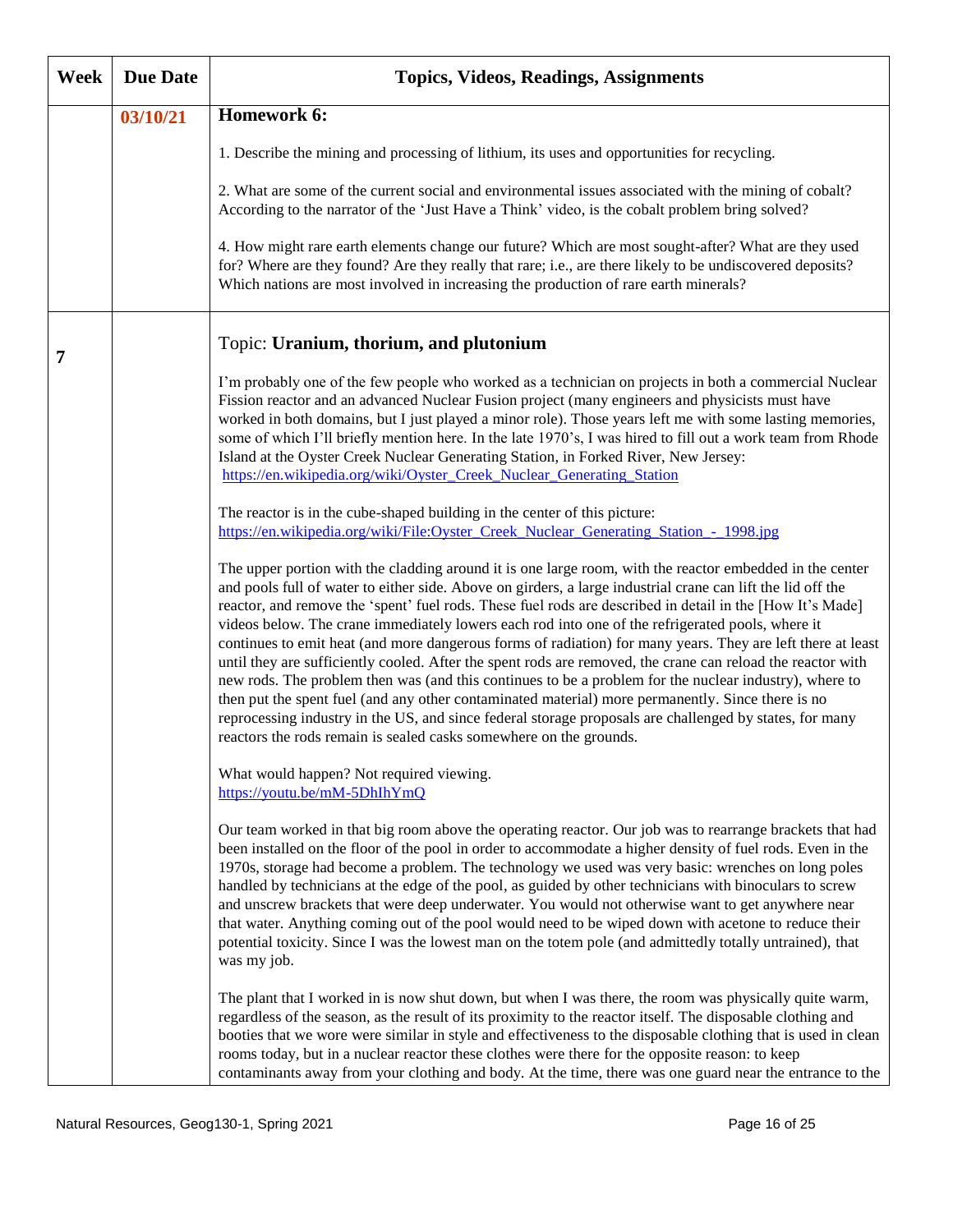| Week | <b>Due Date</b> | <b>Topics, Videos, Readings, Assignments</b>                                                                                                                                                                                                                                                                                                                                                                                                                                                                                                                                                                                                                 |
|------|-----------------|--------------------------------------------------------------------------------------------------------------------------------------------------------------------------------------------------------------------------------------------------------------------------------------------------------------------------------------------------------------------------------------------------------------------------------------------------------------------------------------------------------------------------------------------------------------------------------------------------------------------------------------------------------------|
|      |                 | room above the reactor, sitting at a desk, with a handgun. There seemed to be no additional armed<br>security at the time. It was in the 1970's; things were very different pre-9/11. When I left the plant for the<br>last time, I was given a full body scan in a trailer that the NRC kept on site. I had absorbed some<br>radioactive iodine in my few weeks on the job. I learned later that if had taken iodine supplements prior to<br>working there, my thyroid would have been pre-saturated and may not have absorbed any on the job.<br>Iodine pills had been distributed throughout the US during the Cold War in the event of a nuclear strike. |
|      |                 | <b>Examine:</b> How It's Made Uranium Part 1 [How it's Made]<br>https://youtu.be/TSza2XH28hs                                                                                                                                                                                                                                                                                                                                                                                                                                                                                                                                                                 |
|      |                 | Examine: How It's Made Uranium Part 2 [How it's Made]<br>https://youtu.be/n2f7kEeSXYg                                                                                                                                                                                                                                                                                                                                                                                                                                                                                                                                                                        |
|      |                 | Examine: World's Top Uranium-Producing Countries 1970 to 2018 [Animated Stats]<br>https://youtu.be/K6zL9N81NzI                                                                                                                                                                                                                                                                                                                                                                                                                                                                                                                                               |
|      |                 | I'm darkly fascinated by these sorts of legacy facilities:                                                                                                                                                                                                                                                                                                                                                                                                                                                                                                                                                                                                   |
|      |                 | Examine: Hanford B Reactor: Making plutonium for nuclear weapons [Studio McGraw]<br>https://youtu.be/8rlVHEY7BF0                                                                                                                                                                                                                                                                                                                                                                                                                                                                                                                                             |
|      |                 | Watch: Thorium and the Future of Nuclear Energy [PBS Space Time]<br>https://youtu.be/ElulEJruhRQ                                                                                                                                                                                                                                                                                                                                                                                                                                                                                                                                                             |
|      |                 | Watch: Could Advanced Nuclear Power Replace Fossil Fuels? [Journe<br>https://youtu.be/eg613DFBR8s                                                                                                                                                                                                                                                                                                                                                                                                                                                                                                                                                            |
|      |                 | <b>Examine (or watch):</b> Small Modular Reactors. Are they now unavoidable? [Just Have a Think]<br>https://youtu.be/yofGtxEgpI8                                                                                                                                                                                                                                                                                                                                                                                                                                                                                                                             |
|      |                 | Watch: Understanding the accident of Fukushima Daiichi [IRSN]<br>https://youtu.be/YBNFvZ6Vr2U                                                                                                                                                                                                                                                                                                                                                                                                                                                                                                                                                                |
|      |                 | Watch: Fukushima's ghost towns<br>https://youtu.be/xKfnsYzQWjw                                                                                                                                                                                                                                                                                                                                                                                                                                                                                                                                                                                               |
|      | 03/17/21        | <b>Homework 7:</b>                                                                                                                                                                                                                                                                                                                                                                                                                                                                                                                                                                                                                                           |
|      |                 | 1. Describe some of the prospects for the nuclear power industry around the world. Be region-specific if<br>you can. What are some of the differences between traditional reactor designs and fuels and current<br>generation designs, including 'small nuclear reactors' and those that use thorium?                                                                                                                                                                                                                                                                                                                                                        |
|      |                 | 2. For years now, I've been asking students how much they know about Fukushima. For most of them,<br>not much, it turns out, until they do my homework. So bear with me if you've seen this before. For this<br>course in particular, I think it is important to think very carefully about Fukushima and what it says about<br>human risk-taking. Describe the circumstances leading up to the Fukushima Daiichi disaster. You might<br>begin with the wisdom of the decision to site nuclear plants on Japan's eastern shore. What precisely is<br>the situation now? Why did Japan decide to go so strongly with nuclear energy? Has anything changed?    |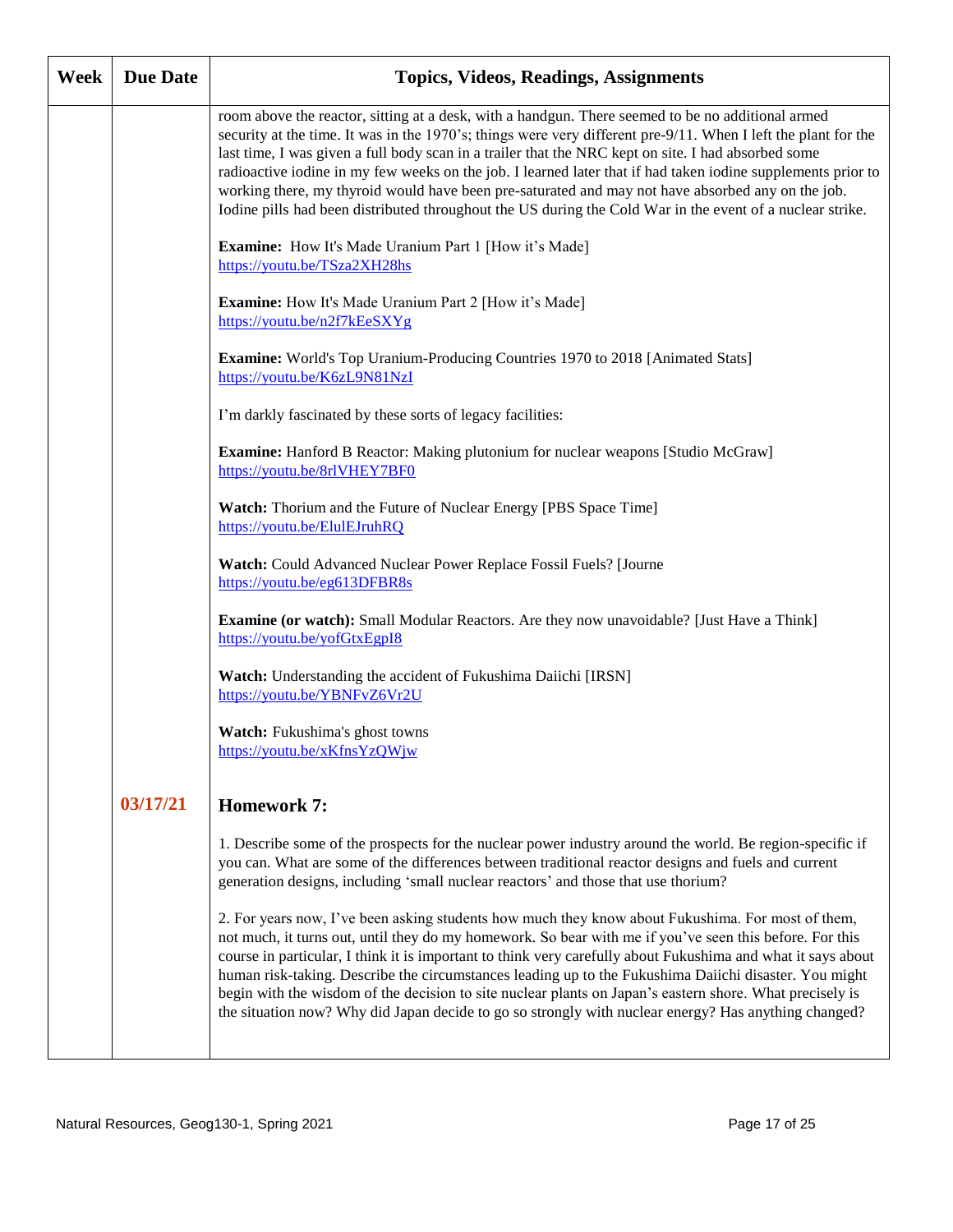| <b>Week</b> | <b>Due Date</b> | <b>Topics, Videos, Readings, Assignments</b>                                                                                                                                                                                                                                                                                                                                                                                                                                                                                                                                                                                                                                                                                                                                                                                                                                                                                                                                                                                                                                                                       |
|-------------|-----------------|--------------------------------------------------------------------------------------------------------------------------------------------------------------------------------------------------------------------------------------------------------------------------------------------------------------------------------------------------------------------------------------------------------------------------------------------------------------------------------------------------------------------------------------------------------------------------------------------------------------------------------------------------------------------------------------------------------------------------------------------------------------------------------------------------------------------------------------------------------------------------------------------------------------------------------------------------------------------------------------------------------------------------------------------------------------------------------------------------------------------|
| 8           | 03/24/21        | Topic: The seabed<br>This week we shift our focus from resource types to resource locations. We've already looked at drilling<br>for oil beneath the seabed, but the seabed itself is becoming a source of metals, minerals, and other<br>resources. You may be surprised by what you see.<br>Watch: TechKnow - Deep sea gold rush [Al Jazeera English]<br>https://youtu.be/s1b4xVTAKcI<br>Watch: Mining the Deep Sea [Massachusetts Institute of Technology (MIT)]<br>https://youtu.be/MWvCtF1itQM<br>Watch: Deep Sea Mining: Searching for the Next Mineral Boom [Roundtable]<br>https://youtu.be/-UPjsuuyvD4<br>Watch: Seabed Mining in the Deep Sea [University of California Television (UCTV)]<br>https://youtu.be/ePm3Wbw2tyc<br>Watch: Introduction to the International Seabed Authority and Seabed Mining part 1 [dyaguilfoyle]<br>https://youtu.be/TlumflivuPg<br><b>Homework 8:</b>                                                                                                                                                                                                                    |
|             |                 | 1. Discuss advances in the technology of seabed mining, and current activities. What are the possible<br>positive and negative consequences of seabed mining, including its potential impact on deep sea<br>ecosystems?<br>2. Discuss the legal and regulatory status of seabed mining, and future plans.                                                                                                                                                                                                                                                                                                                                                                                                                                                                                                                                                                                                                                                                                                                                                                                                          |
|             |                 |                                                                                                                                                                                                                                                                                                                                                                                                                                                                                                                                                                                                                                                                                                                                                                                                                                                                                                                                                                                                                                                                                                                    |
| 9           | 03/31/21        | <b>Recess</b>                                                                                                                                                                                                                                                                                                                                                                                                                                                                                                                                                                                                                                                                                                                                                                                                                                                                                                                                                                                                                                                                                                      |
| 10          |                 | Topic: Corruption, insecurity, and conflict<br>I want to take this week to focus on social issues that came up repeatedly in videos over the first half of<br>this course. I don't want to burden you with the academic discussion regarding what has come to be<br>known as the 'resource curse', with some arguing for and some against. I find most of that discussion to<br>be derivative and boring; I think we can all learn more at this point by looking at each individual case.<br>Nevertheless, we need to recognize the terms and reality of that discussion.<br>It should not be surprising that human beings are capable of mismanaging wealth. Human beings are<br>capable of cheating one another, and they are capable of being cheated. I don't think social scientists,<br>educators, administrators, or politicians will ever put an end to such tendencies through coercion,<br>particularly since they engage in just these sorts of practices so often themselves. But I do think that<br>bringing greater awareness to each case of this kind will eventually elicit justice and security. |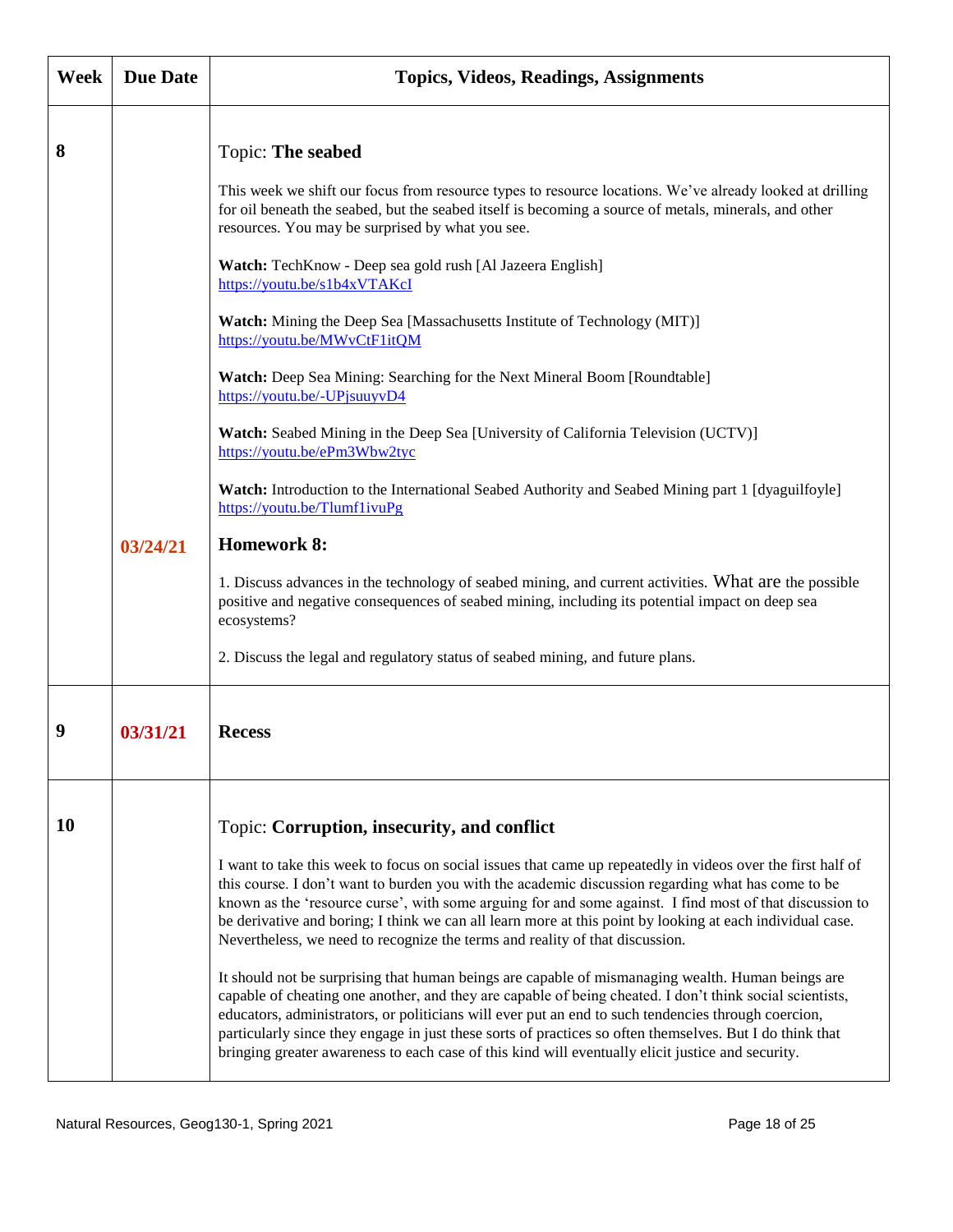| <b>Week</b> | <b>Due Date</b> | <b>Topics, Videos, Readings, Assignments</b>                                                                                                                                                                                                                                                                                                                                                                                                                                                             |
|-------------|-----------------|----------------------------------------------------------------------------------------------------------------------------------------------------------------------------------------------------------------------------------------------------------------------------------------------------------------------------------------------------------------------------------------------------------------------------------------------------------------------------------------------------------|
|             |                 | <b>Watch:</b> The Resource Curse [BakerInstitute]<br>https://youtu.be/qNUuIA1Pam8                                                                                                                                                                                                                                                                                                                                                                                                                        |
|             |                 | Watch: Profits Over People: Mining Ruins Lives in Malawi [Human Rights Watch]<br>https://youtu.be/qD4WlqL5fwg                                                                                                                                                                                                                                                                                                                                                                                            |
|             |                 | Watch: Nigeria: Poverty despite oil wealth   DW Business [DW News]<br>https://youtu.be/PZXH2LJN3ZY                                                                                                                                                                                                                                                                                                                                                                                                       |
|             |                 | Watch: South Sudan's 'oil curse' [Al Jazeera English]<br>https://youtu.be/Y2Y6XmPZATY                                                                                                                                                                                                                                                                                                                                                                                                                    |
|             |                 | <b>Watch</b> (start at minute 1 or 2):<br>Counting the Cost - Is Mongolia over-reliant on its resources? [Al Jazeera English]<br>https://youtu.be/ol_zpzp6ZnU                                                                                                                                                                                                                                                                                                                                            |
|             |                 | We first began looking at the DRC on week one, and again with regard to cobalt and rare earths. You may<br>want to go back and watch some those videos; here is another one of particular relevance:                                                                                                                                                                                                                                                                                                     |
|             |                 | Watch: Why Isn't Congo as Rich as Saudi Arabia? Massive Tax Evasion [Vocativ]<br>https://youtu.be/UADiQhjjzWs                                                                                                                                                                                                                                                                                                                                                                                            |
|             |                 | Watch: Botswana proves Africa can avoid the 'resource curse'[Devex]<br>https://youtu.be/QgfqsGAHmnk                                                                                                                                                                                                                                                                                                                                                                                                      |
|             | 04/07/21        | <b>Homework 9:</b>                                                                                                                                                                                                                                                                                                                                                                                                                                                                                       |
|             |                 | 1. What is the 'resource curse'? Would poverty and conflict exist to the same extent or with the same<br>characteristics in some of these regions if they were not rich in particular resources? You might want to<br>discuss similarities and differences between the resource-related social situations in Malawi, Nigeria,<br>South Sudan, or other regions or nations for which resources pose social challenges. How might<br>Botswana's experience provide a solution to some of these conditions? |
|             |                 | 3. About a minute into the Mongolia video, we discover their mineral wealth: coal, copper and gold. What<br>about Mongolia's reputation for corruption? How has Mongolian life been changing? What is the<br>government response?                                                                                                                                                                                                                                                                        |
| 11          |                 |                                                                                                                                                                                                                                                                                                                                                                                                                                                                                                          |
|             |                 | <b>Topic: Solar and wind resources</b>                                                                                                                                                                                                                                                                                                                                                                                                                                                                   |
|             |                 | Sunlight and wind are not ordinarily considered resources, except in a general sense. But in recent years<br>they have become important as direct sources of energy and often must compete with other land uses.                                                                                                                                                                                                                                                                                         |
|             |                 | Watch: Impact of Materials on Society (IMOS) - Photovoltaics [Materials Research Society]<br>https://youtu.be/efMKfHUlw3s                                                                                                                                                                                                                                                                                                                                                                                |
|             |                 | Examine: Top Solar Energy Producing Country   Solar Energy Data [Stats Media]<br>https://youtu.be/xTrd3Sxqhds                                                                                                                                                                                                                                                                                                                                                                                            |
|             |                 | Watch: The thrilling potential for off-grid solar energy   Amar Inamdar [TED]                                                                                                                                                                                                                                                                                                                                                                                                                            |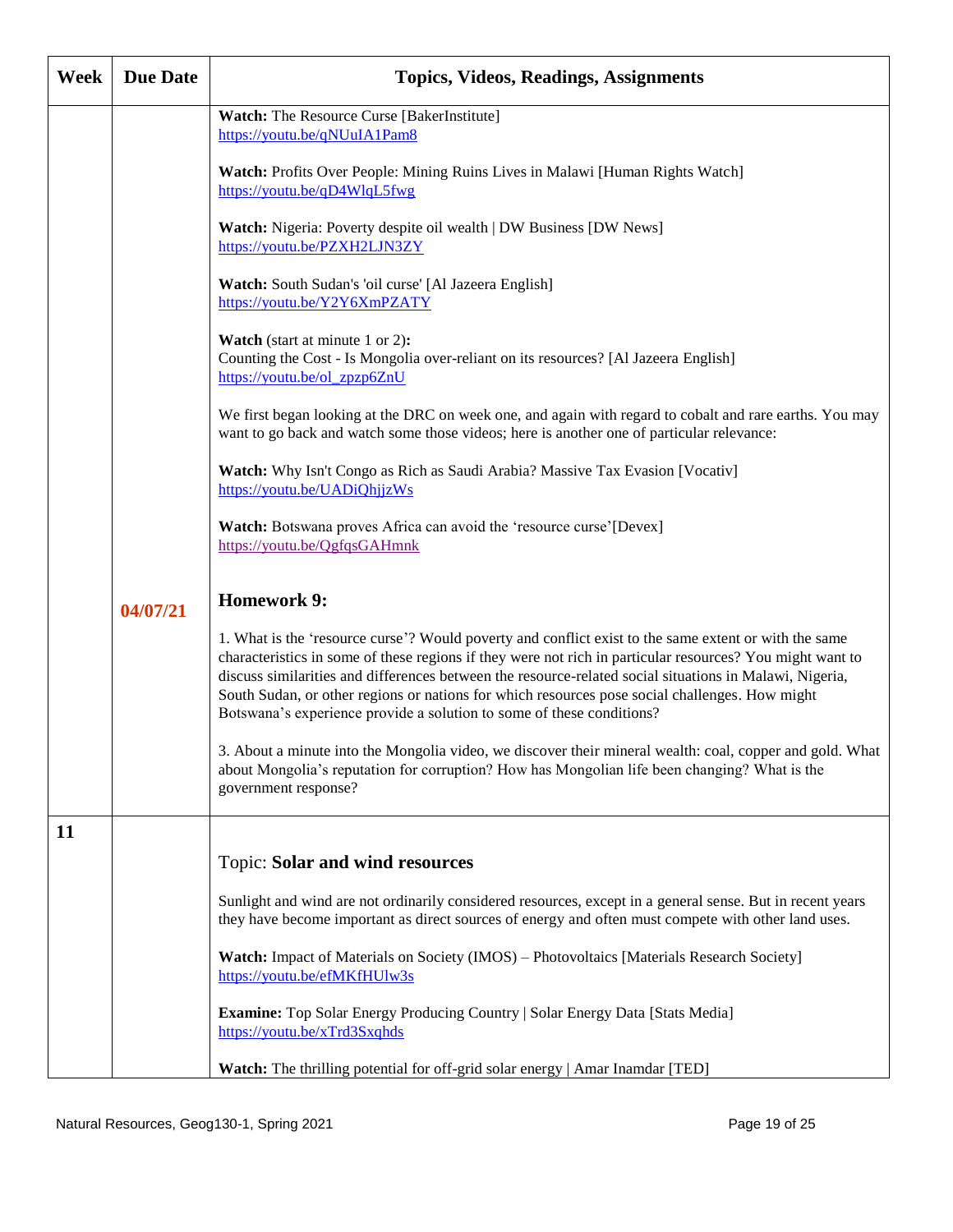| Week | <b>Due Date</b> | <b>Topics, Videos, Readings, Assignments</b>                                                                                                                                                                                                                                                                                                                         |
|------|-----------------|----------------------------------------------------------------------------------------------------------------------------------------------------------------------------------------------------------------------------------------------------------------------------------------------------------------------------------------------------------------------|
|      |                 | https://youtu.be/20adDr7Felw<br>Watch: Puerto Rico's solar energy insurrection [Quartz]                                                                                                                                                                                                                                                                              |
|      |                 | https://youtu.be/7ekFQ0xOwDw<br>Watch: Morocco turns the Sahara desert into a solar energy oasis [PBS NewsHour]                                                                                                                                                                                                                                                      |
|      |                 | https://youtu.be/ZSDo67E1k3s                                                                                                                                                                                                                                                                                                                                         |
|      |                 | <b>Examine:</b> Top 15 Countries by wind power production [Stats Media]<br>https://youtu.be/HSNmkJVYdlk                                                                                                                                                                                                                                                              |
|      | 04/14/21        | <b>Homework 10:</b>                                                                                                                                                                                                                                                                                                                                                  |
|      |                 | 1. Discuss the material requirements of photovoltaics, in terms of natural resources. How easily are these<br>substances acquired? What sort of processing is required?                                                                                                                                                                                              |
|      |                 | 2. Briefly describe the history of nations with the largest power generation from photovoltaics. For<br>example, describe the situation every five years since 1995.                                                                                                                                                                                                 |
|      |                 | 3. Why is off-grid power generation and storage a valuable goal?                                                                                                                                                                                                                                                                                                     |
|      |                 | 4. How are deserts in places like Morocco and California becoming important for the large-scale<br>centralized production and distribution of solar energy? What sorts of technologies are being considered?                                                                                                                                                         |
|      |                 | 5. Briefly describe the history of nations with the largest power generation from wind turbines. For<br>example, describe the situation every five years since 1995.                                                                                                                                                                                                 |
| 12   |                 | Topic: Hydro, tidal, and geothermal resources; biofuels                                                                                                                                                                                                                                                                                                              |
|      |                 | Finally, as sources of energy, we shall look at hydroelectric and geothermal facilities, biofuels, and the<br>possibilities for tidal energy. This does not sufficiently cover the range of energy resources that are<br>currently in use                                                                                                                            |
|      |                 | Watch: Could Earth's Heat Solve Our Energy Problems? [Real Engineering]<br>https://youtu.be/vZLo0-lwK1k                                                                                                                                                                                                                                                              |
|      |                 | Watch: How a Geothermal Plant Works [alternativeenergycom]<br>https://youtu.be/kjpp2MQffnw                                                                                                                                                                                                                                                                           |
|      |                 | <b>Examine:</b> Top 5 Geothermal Energy Producing Countries   2017 [Present Tech]<br>https://youtu.be/QEC83nW5_Jo                                                                                                                                                                                                                                                    |
|      |                 | Watch: Kenya joins world leaders in geothermal energy production [africanews]<br>https://youtu.be/XcMN-C4GoKA                                                                                                                                                                                                                                                        |
|      |                 | Hydropower can be generated at small scales, but it is most often discussed in the context of massive<br>projects. China and the developing countries are proceeding apace with such projects, which are also<br>required for flood control over increasingly populated regions. The US has been among the leaders in<br>such massive projects for nearly a century. |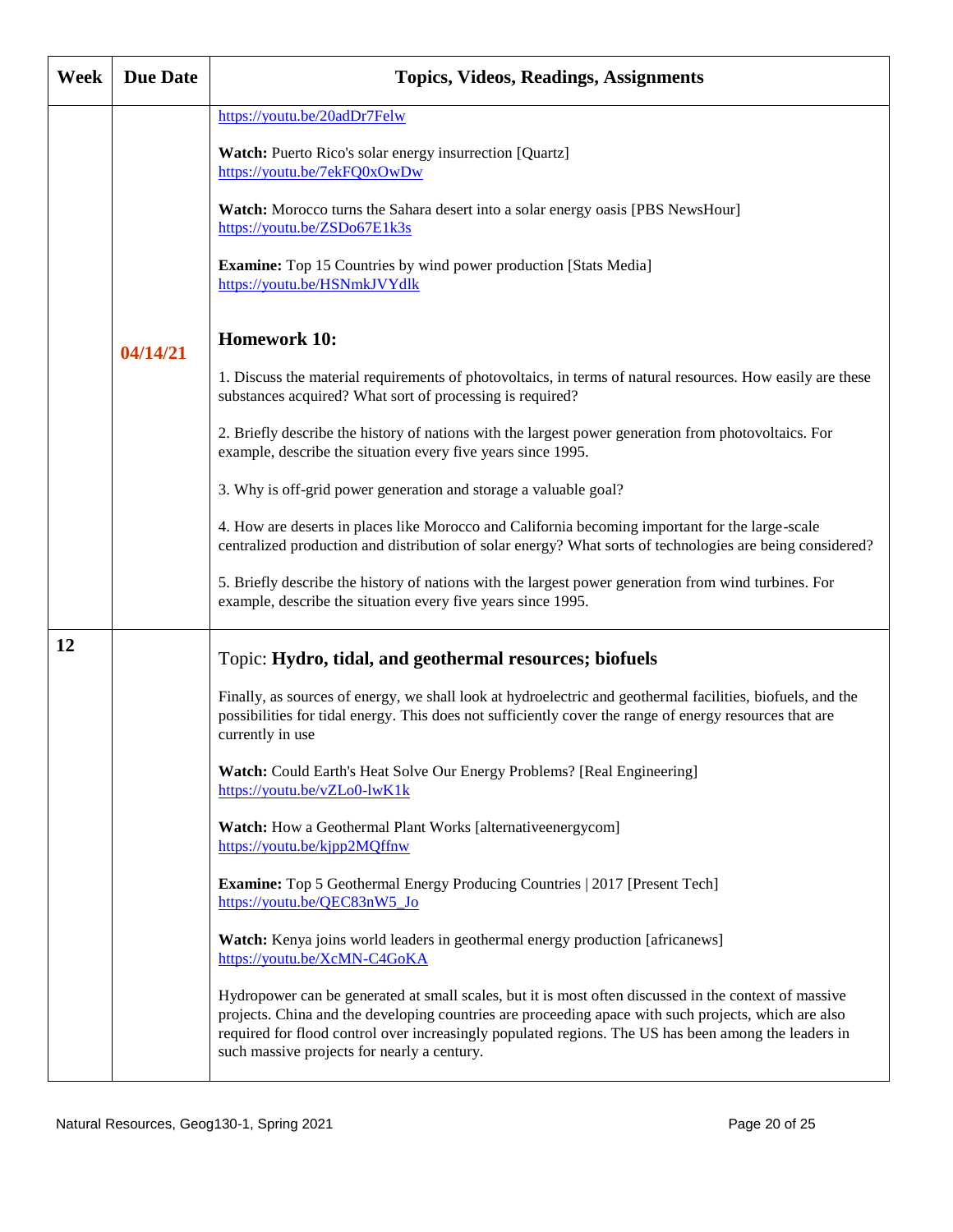| Week | <b>Due Date</b> | <b>Topics, Videos, Readings, Assignments</b>                                                                                                                                                                                                                                                                                                                                               |
|------|-----------------|--------------------------------------------------------------------------------------------------------------------------------------------------------------------------------------------------------------------------------------------------------------------------------------------------------------------------------------------------------------------------------------------|
|      |                 | <b>Examine:</b> Top 20 Country by Hydropower Electricity Generation (1965-2019) [Wawamustats]<br>https://youtu.be/wcwryKJiozU                                                                                                                                                                                                                                                              |
|      |                 | Watch: Hydropower: China's world "business card" [CGTN]<br>https://youtu.be/fhPNRpuPZEA                                                                                                                                                                                                                                                                                                    |
|      |                 | I recently spent a day at the Three Gorges Dam, and a week on the river behind it. You can clearly see the<br>high water mark on the riverbank in the second video below. Hope you enjoy.                                                                                                                                                                                                  |
|      |                 | <b>Examine:</b> The Three Gorges Dam [Gary Pereira]<br>https://youtu.be/pPKV GTI4gk                                                                                                                                                                                                                                                                                                        |
|      |                 | <b>Examine:</b> The Three Gorges [Gary Pereira]<br>https://youtu.be/kNk0BJwheh4                                                                                                                                                                                                                                                                                                            |
|      |                 | <b>Watch:</b> Can Underwater Turbines Solve Our Energy Problems? [Real Engineering]<br>https://youtu.be/CIYA6Jwwp4s                                                                                                                                                                                                                                                                        |
|      |                 | Biofuels are the final category of carbon-based energy resources we shall cover here. There are many<br>living sources of biofuels, from forests to agricultural fields to algae, so their connections to natural<br>resources are diverse. They release atmospheric carbon, but if that carbon was originally absorbed from<br>the atmosphere, such fuels are potentially carbon-neutral. |
|      |                 | Watch: Biofuel and Ethanol [Iken Edu]<br>https://youtu.be/xAms3Q 3pXg                                                                                                                                                                                                                                                                                                                      |
|      |                 | Watch: Biofuels: Renewable Jet Fuel [Boeing]<br>https://youtu.be/kKO6TuH OeQ                                                                                                                                                                                                                                                                                                               |
|      |                 | <b>Watch:</b> How the Technology Works - algae to biofuels [Algaetec biofuels]<br>https://youtu.be/QP_HbQ5cWSk                                                                                                                                                                                                                                                                             |
|      | 04/21/21        | <b>Homework 11:</b>                                                                                                                                                                                                                                                                                                                                                                        |
|      |                 | 1. How is geothermal energy utilized? What are the prospects for its increased use? Where is it being<br>utilized most at present, and where is it likely to grow in importance?                                                                                                                                                                                                           |
|      |                 | 2. Which nations have been most active in developing hydropower historically, which dominate now, and<br>which are on the rise? Where are older dams being dismantled? What are some of the unintended<br>consequences of dam construction? You may need to do some research.                                                                                                              |
|      |                 | 3. Discuss the use of underwater turbines and/or other means of utilizing tidal resources. Where are such<br>methods likely to be most useful?                                                                                                                                                                                                                                             |
|      |                 | 4. Discuss the importance of ethanol, and its production methods. What substances are required?                                                                                                                                                                                                                                                                                            |
|      |                 | 5. Can jet fuel and other liquid fuels be economically generated from biological sources? What would be<br>the advantages of doing so?                                                                                                                                                                                                                                                     |
|      |                 | 6. Discuss the production of biofuels from algae. Why are algae potentially an important source of fuel?                                                                                                                                                                                                                                                                                   |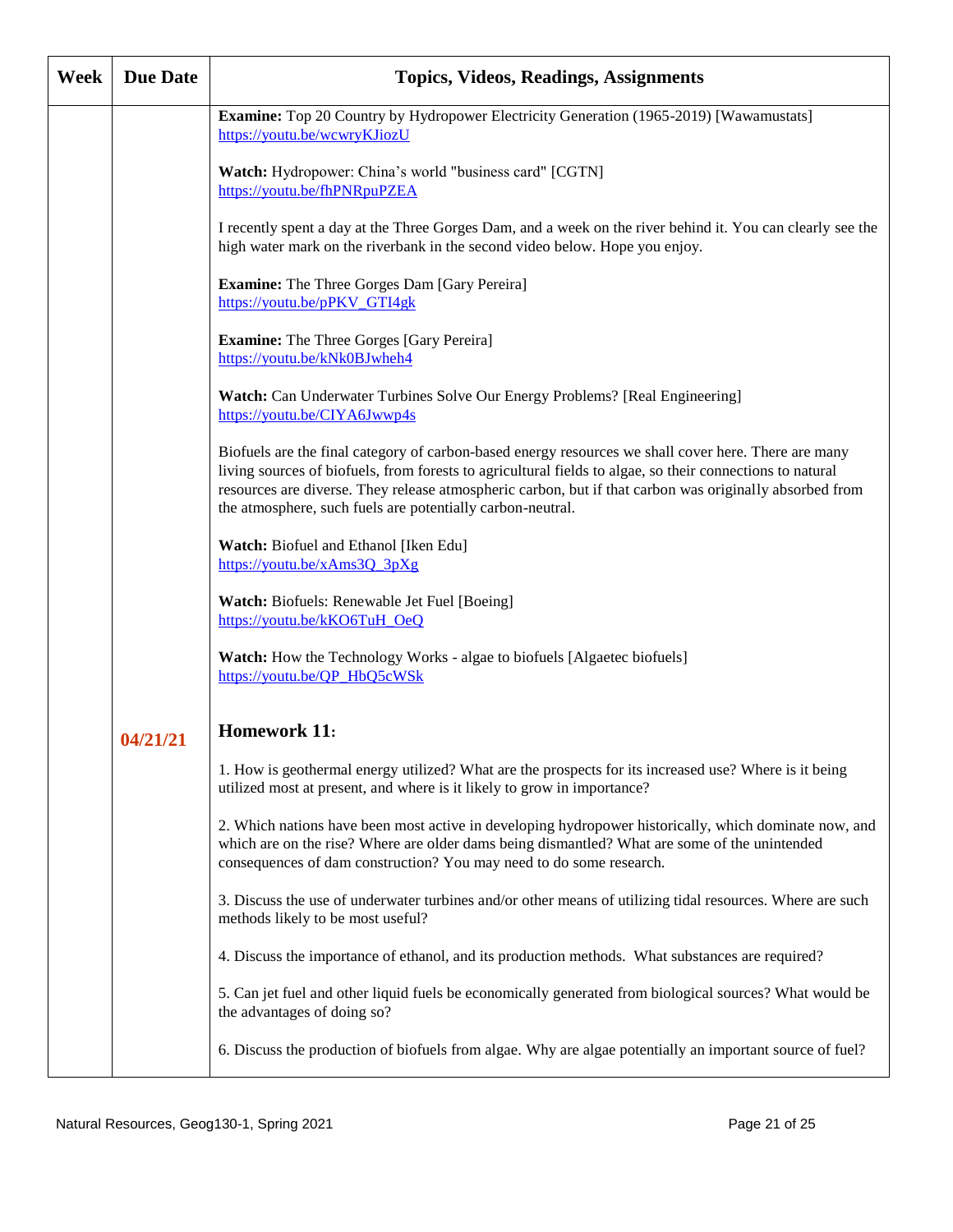| <b>Week</b> | <b>Due Date</b> | <b>Topics, Videos, Readings, Assignments</b>                                                                                                                                                                                                                                                                                                                                                  |
|-------------|-----------------|-----------------------------------------------------------------------------------------------------------------------------------------------------------------------------------------------------------------------------------------------------------------------------------------------------------------------------------------------------------------------------------------------|
| 13          |                 | Topic: Fresh water resources                                                                                                                                                                                                                                                                                                                                                                  |
|             |                 | The presence or absence, availability or unavailability of fresh water (or at least, water that can be made<br>fresh) is and has always been a resource over which wars have been fought and civilizations made and<br>destroyed. It is no wonder that, with the increasing population the world now faces, that the availability of<br>this resource should continue to be important.        |
|             |                 | Watch: Water Scarcity in Yemen [Mario Alemi]<br>https://youtu.be/QtQypN8ODH4                                                                                                                                                                                                                                                                                                                  |
|             |                 | Watch: Mexico City faces growing water crisis [PBS NewsHour]<br>$\frac{https://youtu.be/OE VpTix-y0}{areceq}$                                                                                                                                                                                                                                                                                 |
|             |                 | Watch: Inside Story - What can be done to stop global water scarcity? [Al Jazeera English]<br>https://youtu.be/JIlBBWSQMds                                                                                                                                                                                                                                                                    |
|             |                 | Watch: Our Freshwater Future   Rosemary Knight   TEDxStanford [TEDx Talks]<br>https://youtu.be/AFO77hDGbII                                                                                                                                                                                                                                                                                    |
|             |                 | In two weeks, we will be looking into adaptive management strategies. Water management is one of the<br>oldest tasks of government. As you might expect, a great deal has been learned and shaped through the<br>successful management of fresh water resources. Much of what has been learned regarding conservation,<br>purity, availability, and reuse applies to other resources as well. |
|             |                 | <b>Watch:</b> Water & Governance [sesync annapolis]<br>https://youtu.be/tHAzFVrZtUM                                                                                                                                                                                                                                                                                                           |
|             |                 | Dujiangyan is an ancient irrigation system in Sichuan, China. Originally constructed around 256 BC as an<br>irrigation and flood control project, it is still in use today. It is a really beautiful part of China, highly<br>recommended. Here's a re-creation of some of that early work:                                                                                                   |
|             |                 | Watch: See an Ancient Wonder of China that Transforms a River [National Geographic]<br>https://youtu.be/arfV94Y9tkE                                                                                                                                                                                                                                                                           |
|             | 04/28/21        | <b>Homework 12:</b>                                                                                                                                                                                                                                                                                                                                                                           |
|             |                 | 1. Why, in many developing (or even developed) countries, do the poor pay more for water than do the<br>rich? What is being done, if anything, to address this concern?                                                                                                                                                                                                                       |
|             |                 | 2. Much of Yemen's and Mexico City's water is extracted from non-renewable groundwater. This is the<br>case in many locations throughout the world. According to Gleeson, which regions have the greatest<br>challenge regarding the water balance of their associated aquifers?                                                                                                              |
|             |                 | 2 According to some of the people interviewed in the Al Jazeera video, what can be done to stop global<br>water scarcity?                                                                                                                                                                                                                                                                     |
|             |                 | 4. Discuss the use of remote sensing in assessing groundwater reserves in the talk by Rosemary Knight.                                                                                                                                                                                                                                                                                        |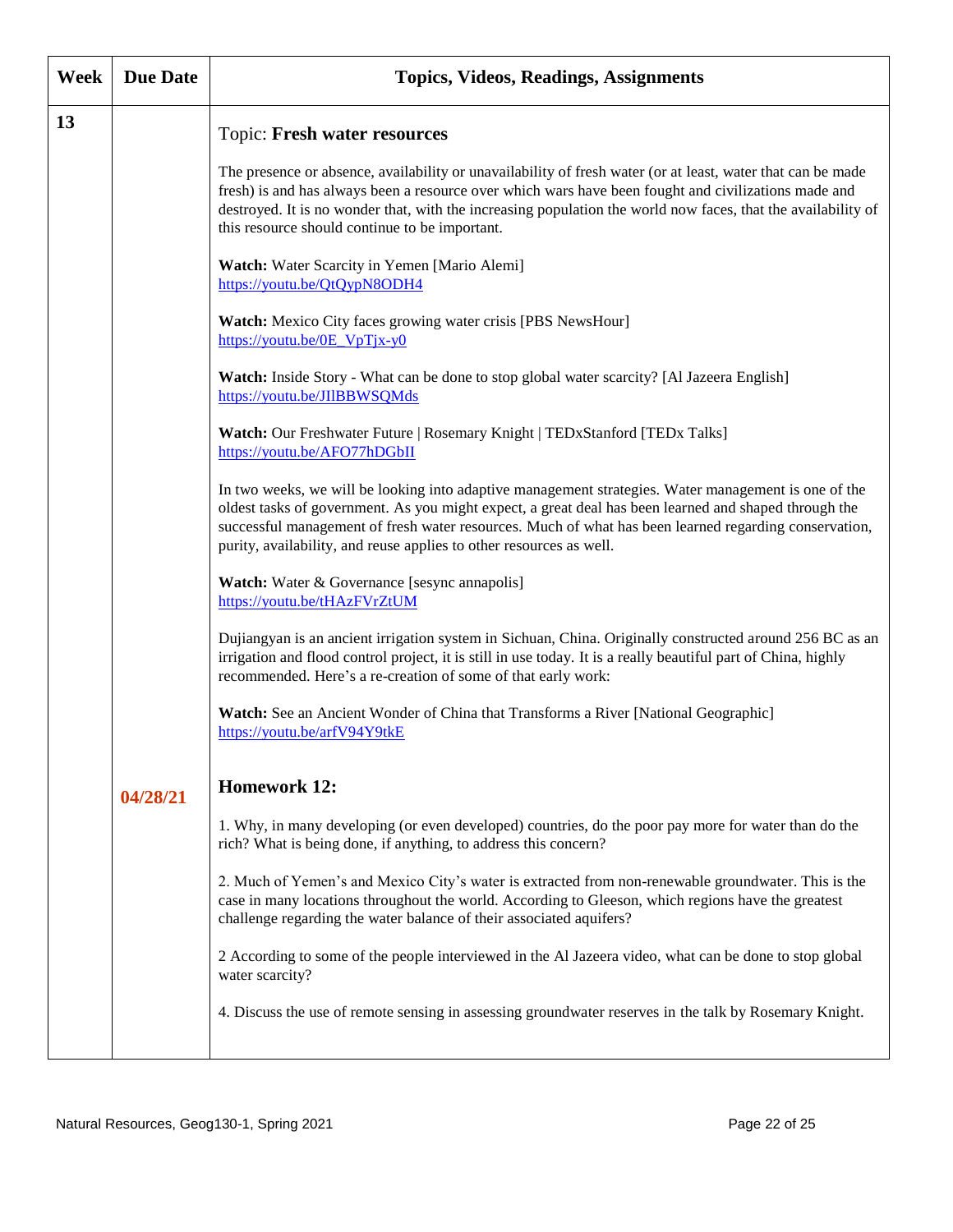| <b>Week</b> | <b>Due Date</b> | <b>Topics, Videos, Readings, Assignments</b>                                                                                                                                                                                                                                                                                                                                                                                                                                                                                                                                                                |
|-------------|-----------------|-------------------------------------------------------------------------------------------------------------------------------------------------------------------------------------------------------------------------------------------------------------------------------------------------------------------------------------------------------------------------------------------------------------------------------------------------------------------------------------------------------------------------------------------------------------------------------------------------------------|
| 14          |                 | Topic: Ecological resources and wildlife                                                                                                                                                                                                                                                                                                                                                                                                                                                                                                                                                                    |
|             |                 | Biological and ecological resources are often kept separate from discussions of mineral resources.<br>Wilderness and wildlife conservation are often considered to be distinct in some way from other sorts of<br>natural resources management, although they clearly intersect in the real world. This week, we'll explore<br>some terms; next week we'll try to connect these to our earlier discussions through ideas like adaptive<br>management and Complex Adaptive Systems. Ecological resources are often discussed in terms of the<br>'ecosystem services' that offer benefits to human societies. |
|             |                 | Watch: Ecosystem services [California Academy of Sciences]<br>https://youtu.be/BCH1Gre3Mg0                                                                                                                                                                                                                                                                                                                                                                                                                                                                                                                  |
|             |                 | It is often with regard to ecological resources that individual human beings have a powerful personal<br>influence. Through the actions of specific people, entire species have escaped extinction thus far. Careers<br>acting on behalf of wildlife and naturally diverse ecosystems may be some of the most challenging, time-<br>critical, but personally fulfilling domains of natural resource management that we have seen and will<br>continue to see in the near future. Even part-time volunteer work can be quite meaningful.                                                                     |
|             |                 | Watch: Top 5 Inspirational Animal Conservation Stories [BBC Earth]<br>https://youtu.be/zQZndqa2bIw                                                                                                                                                                                                                                                                                                                                                                                                                                                                                                          |
|             |                 | Examine (or Watch): Modern day wildlife conservation   Nick Bubb [TEDx Talks]<br>https://youtu.be/BTzm6RKmaXs                                                                                                                                                                                                                                                                                                                                                                                                                                                                                               |
|             |                 | We cannot neglect the enormous significance that ecological and wildlife resources may have with regard<br>to the pandemic we now face.                                                                                                                                                                                                                                                                                                                                                                                                                                                                     |
|             |                 | <b>Examine:</b> COVID-19: Where It Starts and Stops [Wildlife Conservation Society]<br>https://youtu.be/ D_6a56zI_U                                                                                                                                                                                                                                                                                                                                                                                                                                                                                         |
|             |                 | <b>Examine:</b> How wildlife trade is linked to coronavirus [Vox]<br>https://youtu.be/TPpoJGY1W54                                                                                                                                                                                                                                                                                                                                                                                                                                                                                                           |
|             |                 | <b>Examine:</b> Covid 19 is causing a conservation crisis. Endangered species at risk [Evening Standard]<br>https://youtu.be/CGJ9X2MGzxw                                                                                                                                                                                                                                                                                                                                                                                                                                                                    |
|             | 05/05/21        | <b>Homework 13:</b>                                                                                                                                                                                                                                                                                                                                                                                                                                                                                                                                                                                         |
|             |                 | 1. What are ecosystem services? What services are most important in sustaining the human population of<br>a given region? How might they be different from one region to another?                                                                                                                                                                                                                                                                                                                                                                                                                           |
|             |                 | 2. Consider how gentle animal stories so successfully capture the imaginations of children. Do you think<br>that being around animals or early immersion in nature may help to shape a generation better able to<br>understand and deal with resource issues more generally?                                                                                                                                                                                                                                                                                                                                |
|             |                 | 3. Describe how wildlife trade is not a good idea, whether it involves ivory or virus-carrying species.                                                                                                                                                                                                                                                                                                                                                                                                                                                                                                     |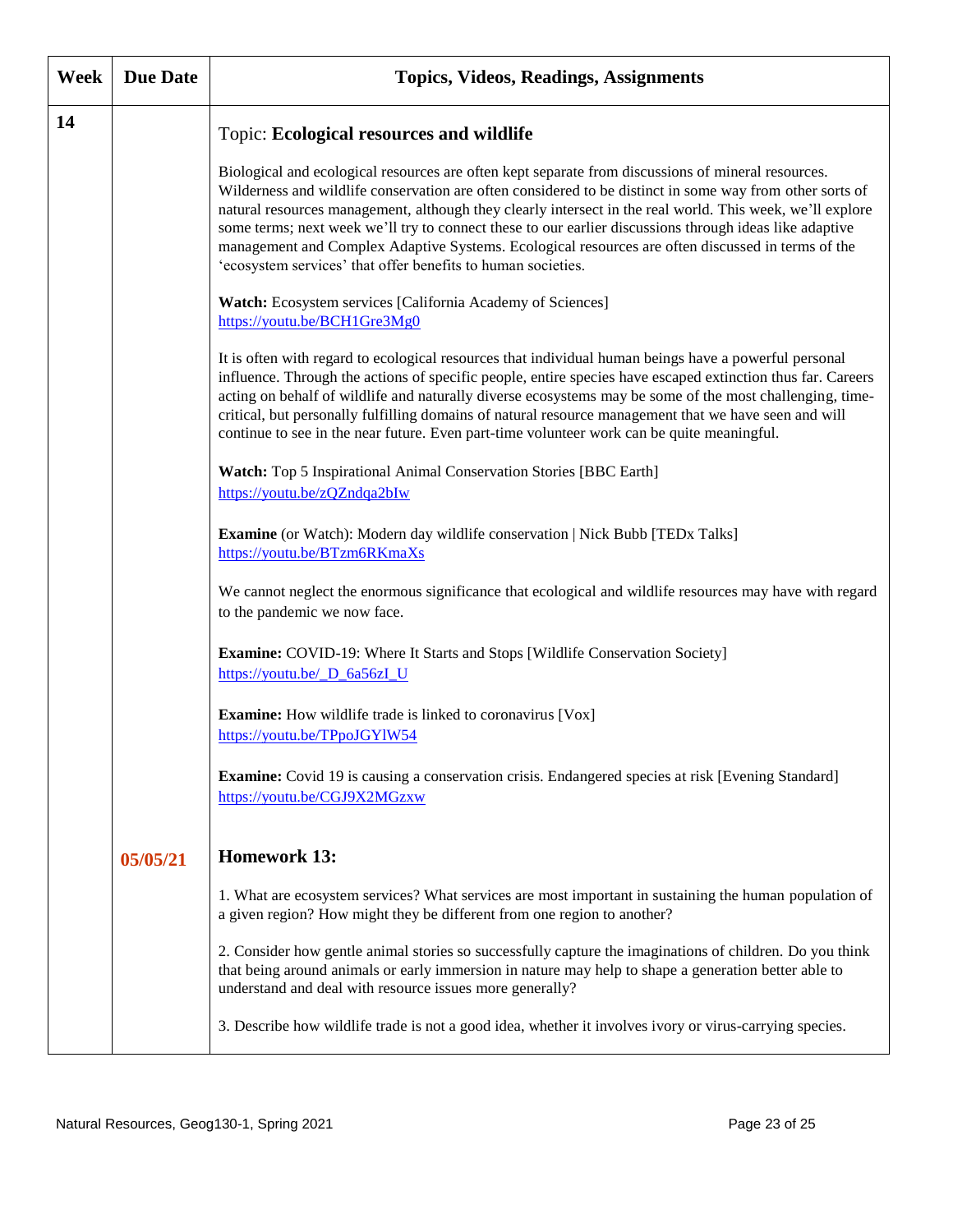| <b>Week</b> | <b>Due Date</b> | Topics, Videos, Readings, Assignments                                                                                                                                                                                                                                                                                                                                                                                                                                                 |
|-------------|-----------------|---------------------------------------------------------------------------------------------------------------------------------------------------------------------------------------------------------------------------------------------------------------------------------------------------------------------------------------------------------------------------------------------------------------------------------------------------------------------------------------|
| 15          |                 | Topic: Adaptive management                                                                                                                                                                                                                                                                                                                                                                                                                                                            |
|             |                 | Obviously, in an ever-changing world, management strategies must be adaptive; if management breaks<br>down or offers no valid solution to a new problem, then it is simply in the way. I'd love to go more deeply<br>into aspects of complexity science that I believe are relevant here, but one (oversimplified) discussion that<br>you may have heard of involves top-down vs bottom-up strategies.                                                                                |
|             |                 | This first video explains the sustainable management of natural resources from the point of view of a<br>commission of the European Parliament. I would characterize this is a top down strategy. Pretty much<br>anything coming from the EU, the Davos conference, the PRC, or the UN, for example in vilves top-<br>down thinking, even when their graphics portray ordinary people.<br>Watch: Sustainable management of natural resources [MySTOA]<br>https://youtu.be/4qA3KBFrB2o |
|             |                 | Contrast that with the idea of community-based adaptive management, a bottom-up approach.<br>Watch: Community-based adaptive learning in management of Conflicts and Natural Resources<br>https://youtu.be/EMxe2a2VyOg                                                                                                                                                                                                                                                                |
|             |                 | A short introduction to the idea of adaptive management in conservation:<br>Watch: Adaptive Management for Conservation [Blue Mountain World Heritage Institute]<br>https://youtu.be/4BNN5RsDITQ                                                                                                                                                                                                                                                                                      |
|             |                 | A good introduction to the concept of Complex Adaptive Systems<br>Watch: Complex Adaptive Systems introduction video [Wageningen University]<br>https://youtu.be/nGxeinvr1I4                                                                                                                                                                                                                                                                                                          |
|             |                 | Watch: Unleashing innovation in a resource limited world [Australian National University]<br>https://youtu.be/maUkJza9Ct8                                                                                                                                                                                                                                                                                                                                                             |
|             | 05/12/21        | <b>Homework 14:</b>                                                                                                                                                                                                                                                                                                                                                                                                                                                                   |
|             |                 | 1. How might innovations in communication (enabled by the Internet) help to reduce the rate of<br>consumption of goods tied to resource extraction? Consider the numbers of people now working from<br>home due to the pandemic.                                                                                                                                                                                                                                                      |
|             |                 | 2. Contrast what might be called a top-down, macroeconomic, globalist approach to natural resources<br>management, with bottom-up, community-based regional approaches. Can these two general ways of<br>looking at the problem coexist, particularly if the practitioners of a top-down approach severely restrict<br>what can be done at the local level?                                                                                                                           |
|             |                 | 3. Why is fundamental and applied scientific research important for the future of resource management?                                                                                                                                                                                                                                                                                                                                                                                |
|             |                 | 4. What are Complex Adaptive Systems, and how is this concept applicable to the management of natural<br>resources in light of social concerns?                                                                                                                                                                                                                                                                                                                                       |